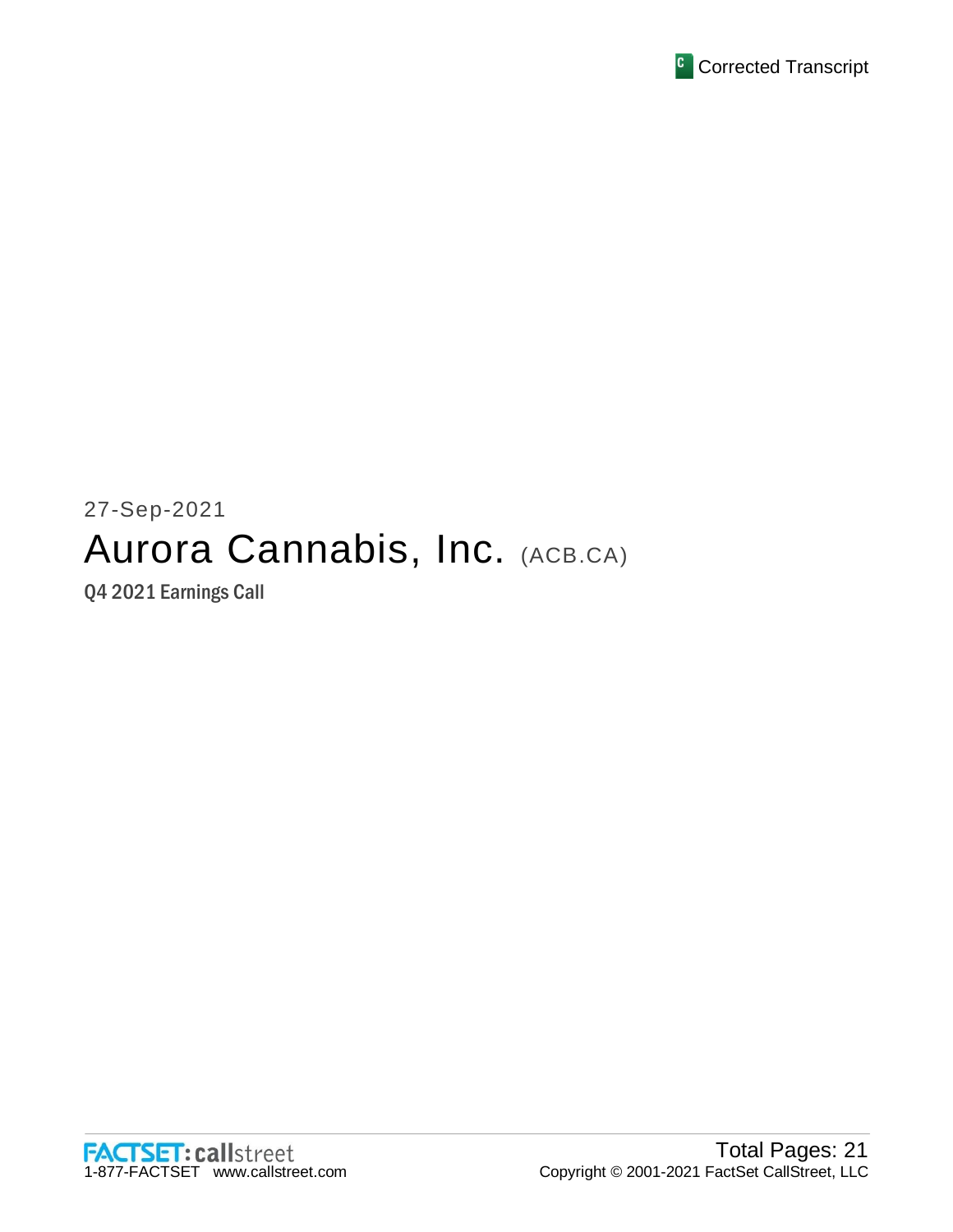## **CORPORATE PARTICIPANTS**

Ananth Krishnan Vice President-Corporate Development & Investor Relations, Aurora Cannabis, Inc.

Miguel Martin Chief Executive Officer & Director, Aurora Cannabis, Inc. Glen W. Ibbott

.....................................................................................................................................................................................................................................................................

Chief Financial Officer, Aurora Cannabis, Inc.

## **OTHER PARTICIPANTS**

Vivien Azer Analyst, Cowen and Company, LLC

Matthew Baker Analyst, Cantor Fitzgerald

Michael S. Lavery Analyst, Piper Sandler & Co.

W. Andrew Carter Analyst, Stifel, Nicolaus & Co., Inc.

Heather Balsky Analyst, BofA Securities, Inc. John Zamparo Analyst, CIBC World Markets, Inc.

Frederico Gomes Analyst, ATB Capital Markets, Inc.

Tamy Chen Analyst, BMO Capital Markets Corp. (Canada)

Douglas Miehm Analyst, RBC Dominion Securities, Inc.

Adam Buckham Analyst, Scotiabank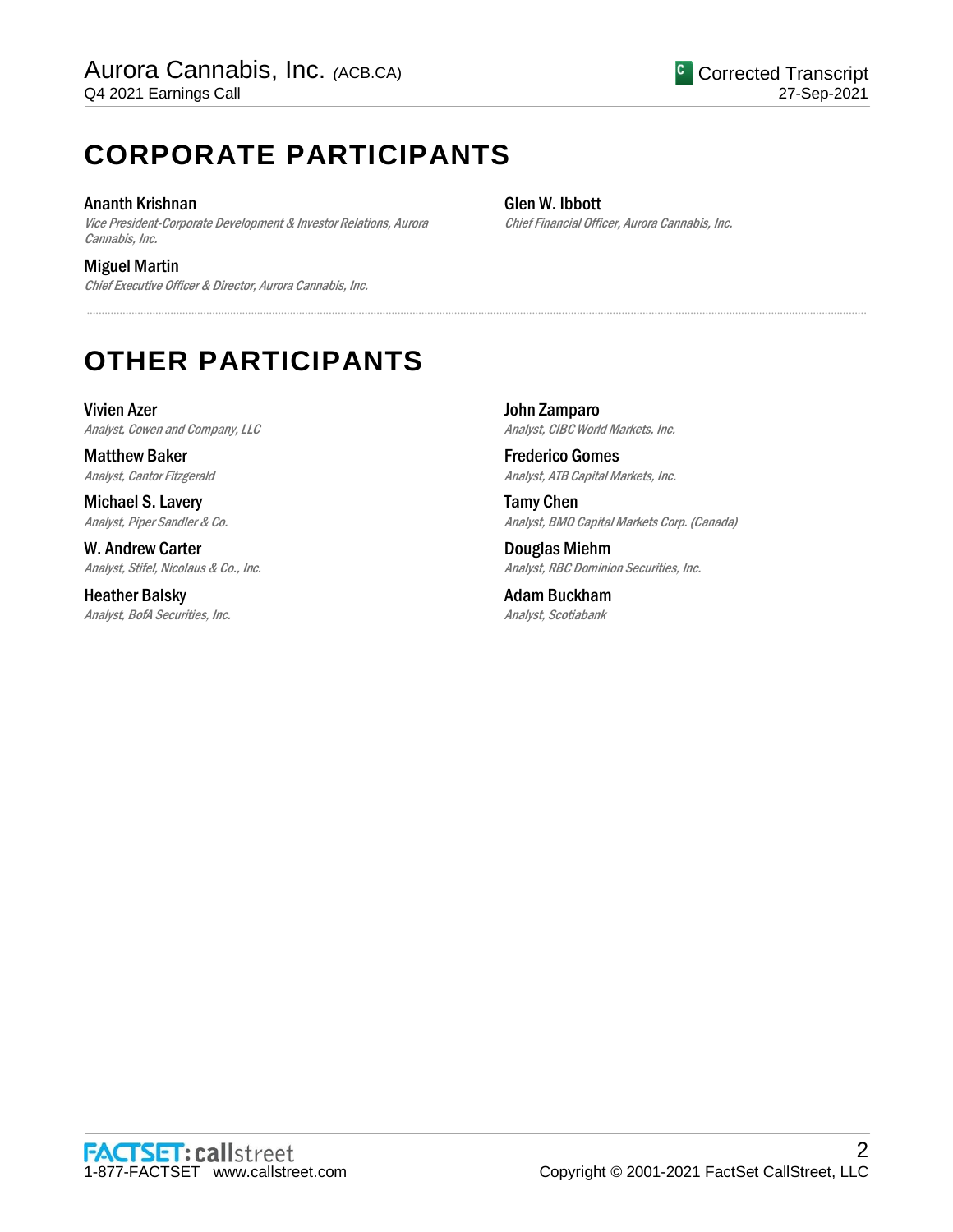## **MANAGEMENT DISCUSSION SECTION**

**Operator**: Greetings and welcome to the Aurora Cannabis Inc., Fourth Quarter 2021 Results Conference Call. At this time, all participants are in a listen-only mode. A question-and-answer session will follow the formal presentation. [Operator Instructions] As a reminder, this conference is being recorded. I will now turn the conference over to your host, Ananth Krishnan, Vice President Corporate Development and Investor Relations. Please, go ahead.

.....................................................................................................................................................................................................................................................................

### Ananth Krishnan

Vice President-Corporate Development & Investor Relations, Aurora Cannabis, Inc.

Thank you, John, and thank you all for joining us for Aurora Cannabis fourth quarter fiscal 2021 conference call. This is being recorded today, Monday, September 27, 2021.

With me today are Aurora CEO, Miguel Martin; and CFO, Glen Ibbott. After the close of markets today, Aurora issued a news release announcing our financial results for the fiscal fourth quarter and fiscal year 2021. The release and the accompanying financial statements and MD&A will be available on our website or on our SEDAR and EDGAR profiles. In addition, you can find a Q4 Supplemental Information deck on IR website.

Listeners are reminded that certain matters discussed in today's conference call could constitute forward-looking statements that are subject to the risks and uncertainties related to Aurora's future financial or business performance. Actual results could differ materially from those anticipated in these forward-looking statements. The risks – the risk factors that may affect results are detailed in Aurora's annual information form and other periodic filings and registration statements. These documents may be accessed via the SEDAR and EDGAR databases.

Since we're conducting today's call from respective remote locations, we may experience technical issues. We thank you in advance for your patience. Following the prepared remarks by Miguel and Glen, we will conduct a question-and-answer session. We ask that analysts limit themselves to one question. For retail and institutional investors, we will review questions through the chat function of the webcast link.

.....................................................................................................................................................................................................................................................................

With that, I would like to turn the call over to Miguel. Please go ahead.

## Miguel Martin

Chief Executive Officer & Director, Aurora Cannabis, Inc.

Thank you, Ananth. We made significant strategic and financial progress during fiscal year 2021. In fact, as of fiscal Q4, I can safely say we're in the best shape the company has ever been in. While there's certainly more work to do, Aurora is on the right course to build shareholder value, particularly from these levels. Building value starts with profitability on an adjusted EBITDA basis. The entire team is focused on this effort, and additional facility closures we announced last week is another proof point to show that these actions are well under way.

Building on that, let me speak to a few more data points that underscore our progress into 2021 and how that sets the table for value creation in 2022. First, Aurora is and remains the number-one Canadian LP in global medical cannabis revenue with margins over 60%. This is nearly double what we see in the adult recreational segment. For that reason, we will happily continue to allocate resources to the Canadian, European, or Israeli medical markets, where our regulatory expertise, science, testing and compliance combine to create a portable and profitable model.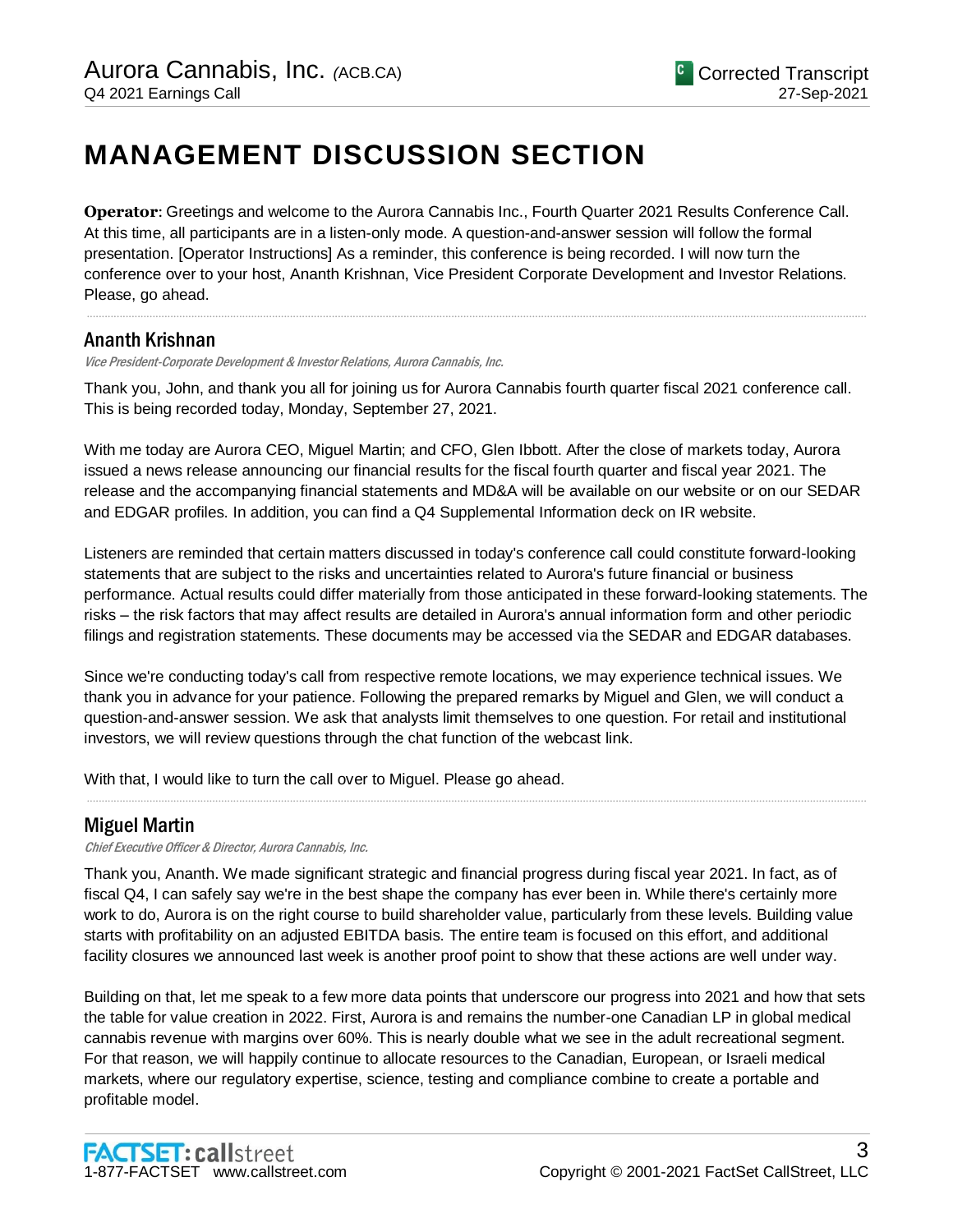The second lever we're pulling is expense reduction. As you know, we're on track to deliver another CAD 60 million to CAD 80 million in incremental cost savings, and it's important to note that these savings won't affect any planned growth initiatives. These additional savings will also clear a path to being adjusted EBITDA positive by the first half of our next fiscal year, even if revenue was to remain constant with our fiscal 2021 fourth quarter levels. That said, we do not expect revenue – that said, we do expect revenue growth in 2022.

Another value creation data point that complements our P&L is the balance sheet. In a growing, dynamic and fragmented market, our regulatory expertise and number-one position in Canadian medical are a further advantage with a strong balance sheet. I'm pleased to say that we have vastly improved ours with approximately CAD 400 million of cash as of Friday, no secured term debt and access to \$1 billion of capital under our shelf prospectus. We've also gotten better at managing our operating cash flow, reducing the need for incremental capital.

We also expect to leverage our significant investments in R&D and monetize a world-leading science and innovation program. The foundation of this is what we believe to be the world's largest dedicated cannabis breeding and genetics facility located in Comox, British Columbia. And lastly, we've strengthened our executive team by bringing in two highly skilled individuals in the areas of operations and HR: Alex Miller and Lori Shick, respectively.

With that as a backdrop, I want to remind our listeners that Aurora is comprised of four distinct complementary components: First, a number-one ranked Canadian medical business by revenue in the largest federally regulated medical market in the world; second, is our international medical business, which ranks as the second largest Canadian LP by revenue. Net revenue from these two businesses increased 18% during fiscal 2021; third is our science and innovation business unit, where we're monetizing our intellectual property in genetics and biosynthesis; and finally, fourth, our Canadian adult recreational business, where we've already made progress, although challenges remain.

Let's take a deeper dive on medical cannabis as it really serves as a solid foundation for our future. Domestically, we represent about a fifth of the Canadian medical market, but only about 1% of the population are currently medical cannabis patients. While our market share is roughly double [ph] that of (05:21) our next closest peer, the top five LPs within the Canadian medical channel represent less than 40% of the market. This gap represents Aurora's opportunity to expand our presence and we have done so through significant investment to help doctors and patients fully appreciate the benefits of medical cannabis. That outreach includes education.

Aurora's investments in sophisticated technology, coupled with unparalleled professional counseling and guidance in navigating medical cannabis alternative treatments have enabled us to provide an end-to-end patient experience for a growing clientele of recurring Canadian patients. About 80% of our Canadian medical cannabis net revenue is constituted by cannabis insured and/or subsidized patient groups, which sets up the medical channel as a very solid core revenue group. Also, our infrastructure to support a direct-to-patient distribution model which begins with patient querying and then transitions to onboarding, medical consultation and filing prescription fulfillment across a variety of price points, all being a key factor of our success.

To improve our Canadian medical business further, we are now leveraging technology on our patient intake and user experience to lower wait times, raise service levels and increase product choices. This is a key driver of margin. In its totality, our market position in Canadian medical, our innovation and tactical execution have created a tangible barrier to entry, which is good news for shareholders, as we grow other parts of the business.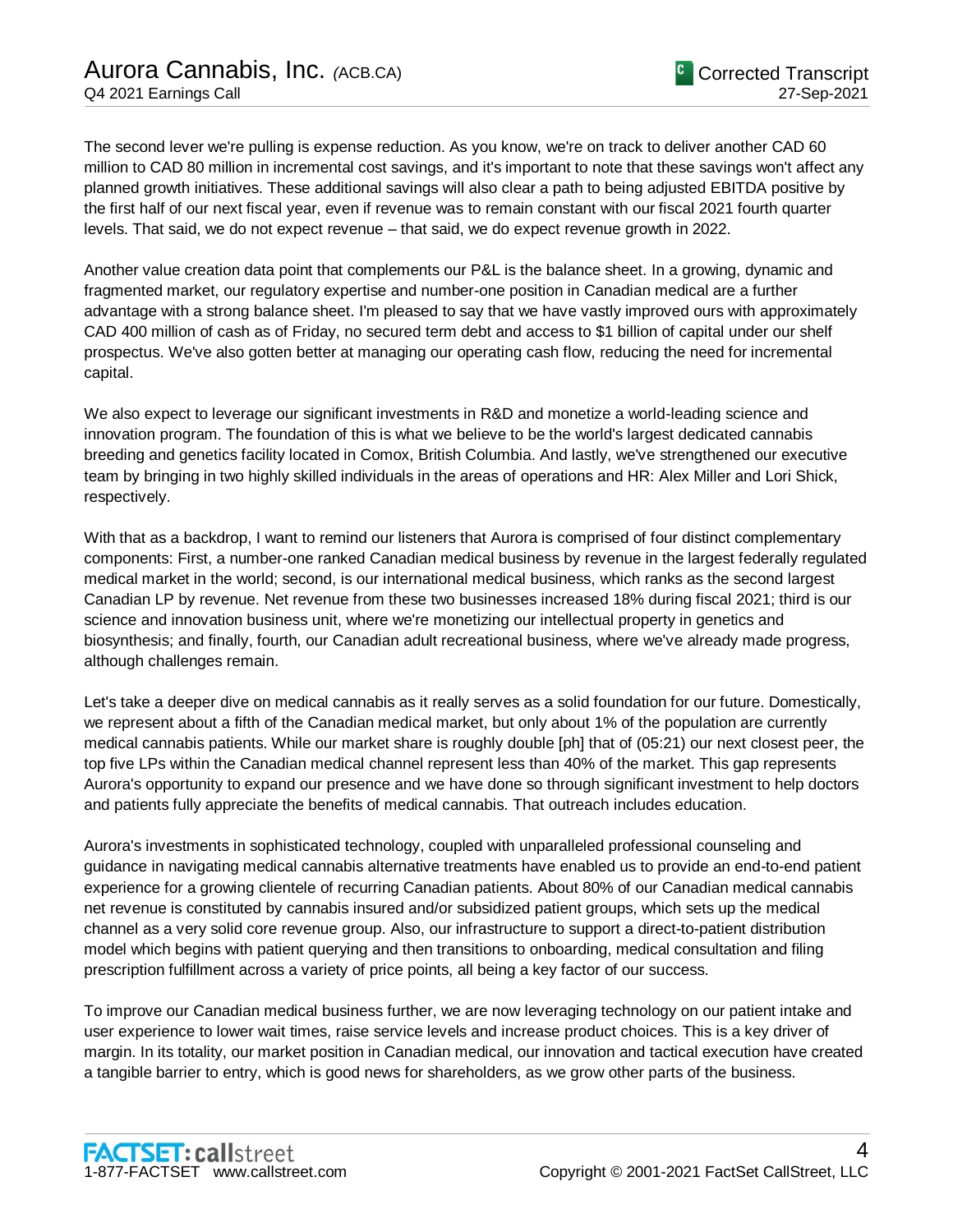In terms of international medical, we're leveraging core capabilities from Canada as new countries look at launching medical cannabis. This is a distinct advantage over our peers, creating a deep moat around our business. A data point here is our leading position in Germany in dried flower with a growing share of the oil market there. In France, Aurora and [ph] FE Farm (07:05) were selected in October of 2020 by the National Agency for the Safety of Medicines and Health Products to supply the entire medical cannabis pilot program with dried flower. We won three of the nine tender lots, which includes all available dried flower lots and just delivered our first shipment in August.

In Israel, we delivered an CAD 8-million cannabis shipment in July as part of our supply agreement with Cantek. We believe this is the largest single shipment of cannabis that Israel has received. Speaking of Israel, we are excited to announce an extended supply agreement with Cantek, under which we just received PO for a further CAD 9-million shipment, which we expect to deliver in fiscal Q2. Our compliant expertise was responsible for the extension, all good news.

Of course our expertise in medical cannabis and ability to operate within a highly regulated framework gives us a great opportunity to expand in the global adult recreation. History demonstrates that medical regimes eventually evolve to adult recreation, as companies like Aurora that have a proven ability to operate in federally regulated systems, will have an advantage when new markets open up.

Let's pivot to Canadian adult recreation. Those who follow the market are well aware of industry-wide challenges, but I'll bring up two points. First, while fixing this segment will clearly take longer than expected, we did grow 8% sequentially compared to fiscal Q3, and are seeing early signs that our focus on higher quality, higher potency, higher margin products is beginning to pay dividends. Specifically, our sales mix was positively impacted by growth of about 400 basis points in the same round, offset by a modest decline in Daily Special. The growth in San Rafael represents over 20% increase in dollar terms. We believe this momentum should continue with additional premium product introductions and a focus on innovation throughout all categories.

Second, we believe the adult recreation segment is in the process of bottoming out and is now poised to rebound, given new store openings and rising consumer demand. The dried flower recreation category in Canada is a tale of two markets. First, the high-margin premium dried flower category where margins are 50% or higher, and second, the discount flower category, where many SKUs are breakeven or even negative margin. Our strategy centers on that premium category. We are not going to be chasing unprofitable market share. We're going to be chasing profitable dollars.

Furthermore, our focus on product innovation and manufacturing excellence is squarely aligned with the expectation of our retail partners.

So with the segment discussion out of the way, let me pivot to our P&L, and our primary goal of adjusted EBITDA profitability. Aurora has identified cash savings in the midpoint of our previous guidance of CAD 60 million to CAD 80 million. We plan to deliver CAD 30 million to CAD 40 million of those savings within the next 12 months and the remainder within 15 months. We expect approximately 60% of the savings will come from asset consolidation, operational, and supply chain efficiencies. For example, last week, we announced internally a plan to centralize much of our Canadian production at our River facility in Bradford, Ontario and the resultant closure of our Polaris facility. We expect the remaining 40% of savings to be sourced through SG&A and keep in mind that these efficiencies are incremental to the approximately CAD 300 million of total cost reductions achieved since February of 2020.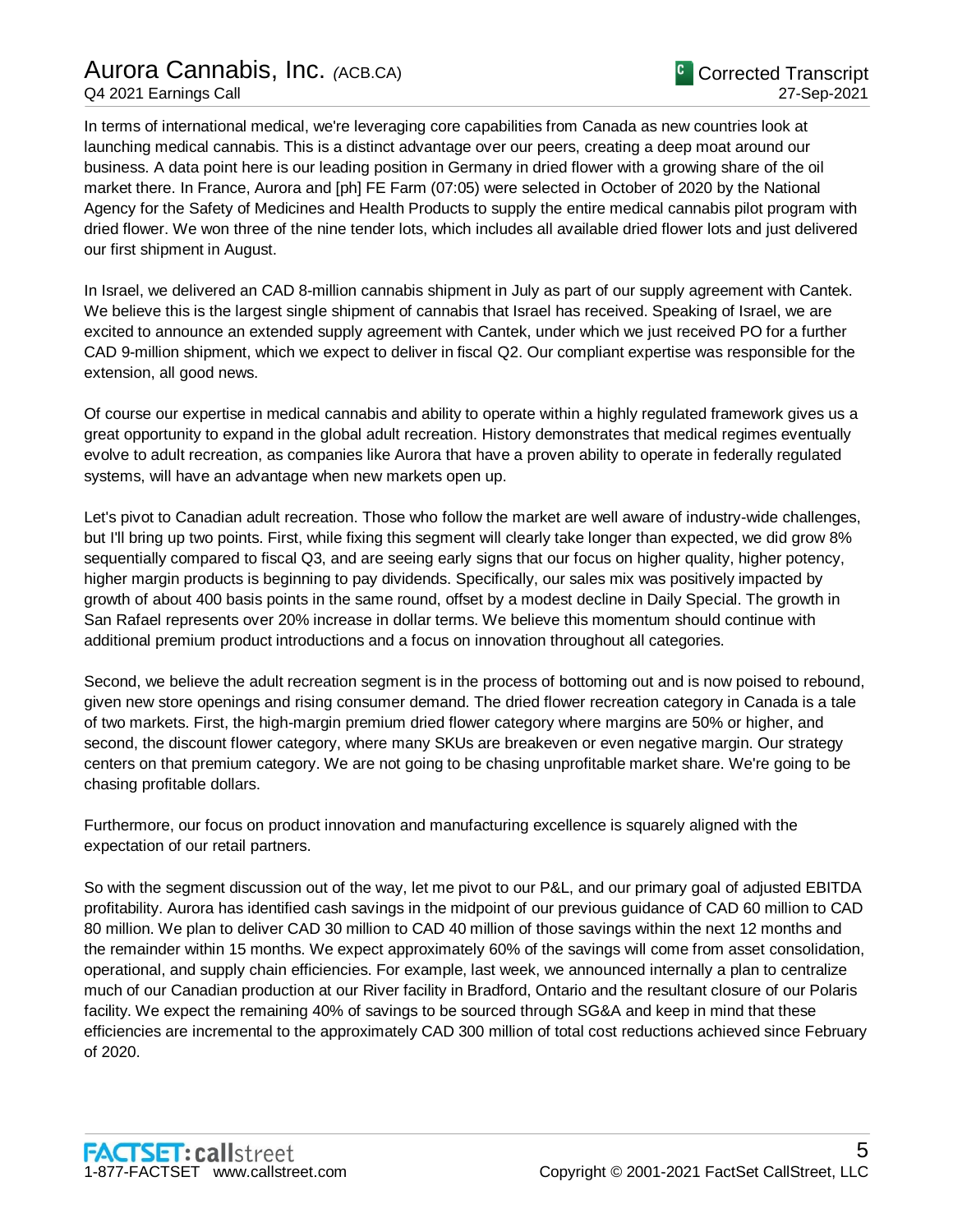Again, expense reductions, margin improvements and sustainable cash flow generation won't inhibit our growth plans. To be clear, to reach adjusted EBITDA profitability by the first half of the next fiscal year, we do not expect any revenue growth in the Q4 2021 levels. But I hope you can tell, we are positioned for top line growth in 2022, and with that, adjusted EBITDA profitability should follow.

With that, I will turn the call over to Glen.

## Glen W. Ibbott

Chief Financial Officer, Aurora Cannabis, Inc.

Thanks, Miguel, and good afternoon, everyone. I appreciate you joining us today and your patience with our slight delay in getting earnings out as we finished off the last bits of our audit. Before I get to our Q4 results, I'd like to take a moment to review the success of our business transformation program over the past year.

.....................................................................................................................................................................................................................................................................

As Miguel referenced, our financial fundamentals are in better shape now than they have been for several years. Our balance sheet, after having paid off the CAD 90 million secured term debt in June, and having invested approximately CAD 30 million into our new insurance structure in September, still sits at around CAD 400 million of cash as of Friday. That is excellent, considering we started Q4 with CAD 520 million, and paid out CAD 120 million in debt reduction and investment. And the debt and insurance actions will save us almost CAD 35 million in annual cash flow.

Our core medical businesses continue to deliver overall growth and enviable margins that generally sits at 60% or better, but as the resultant gross profit dollars being an absolutely critical driver of our path to positive EBITDA. And of course, our SG&A and CapEx are a fraction of what they used to be, which is clearly good news for our investors.

So now to Q4 results, which I believe demonstrated the importance of Aurora's diversified business in both consumer and medical markets across 12 countries. Overall, Q4 net cannabis revenue before provisions was CAD 55.7 million. Our medical cannabis segment continues to excel, generating CAD 35 million in sales and a gross margin of 68%. This represents about 63% of our Q4 revenue and almost 80% of our gross profit. Our consumer cannabis business delivered CAD 20.2 million excluding provisions, and a gross margin of 31%. So, overall, Q4's gross margin was 54%, just north of CAD 30 million gross profit.

This makes Aurora one of the leading, if not the best, gross profit generators in [ph] the Canadian (12:54) cannabis industry. SG&A remained well-controlled, resulting in an improvement in adjusted EBITDA excluding [ph] restructuring costs (13:02). While still negative, the CAD 13.9 million, it is heading in the right direction.

Now, a bit more detail on each of our business segments. Our Canadian medical revenue was CAD 26.4 million in Q4, essentially flat quarter-over-quarter, despite the impact of competition from continued store openings in the consumer market. Our Canadian medical patients can be segmented into two groups: those with cost reimbursement coverage; and those without the reimbursement program. Our success is really driven by our high-volume insured patient groups, whose reimbursement makes them return buyers, and this is why we have made patient groups with reimbursement coverage, a high-focus priority in our medical business. That said, we may see some migration of price sensitive non-reimbursement patients from the medical channel to the adult recreation channel, as that market continues to develop over time.

Our international medical revenue was CAD 8.6 million, down slightly quarter-over-quarter, but up 88% versus the year ago. In Q4, this business delivered a 72% margin, beating our mid-60s expectations. This exceptional result was driven mainly by country mix. Our Q4 international margin also benefited from the transfer of almost all of our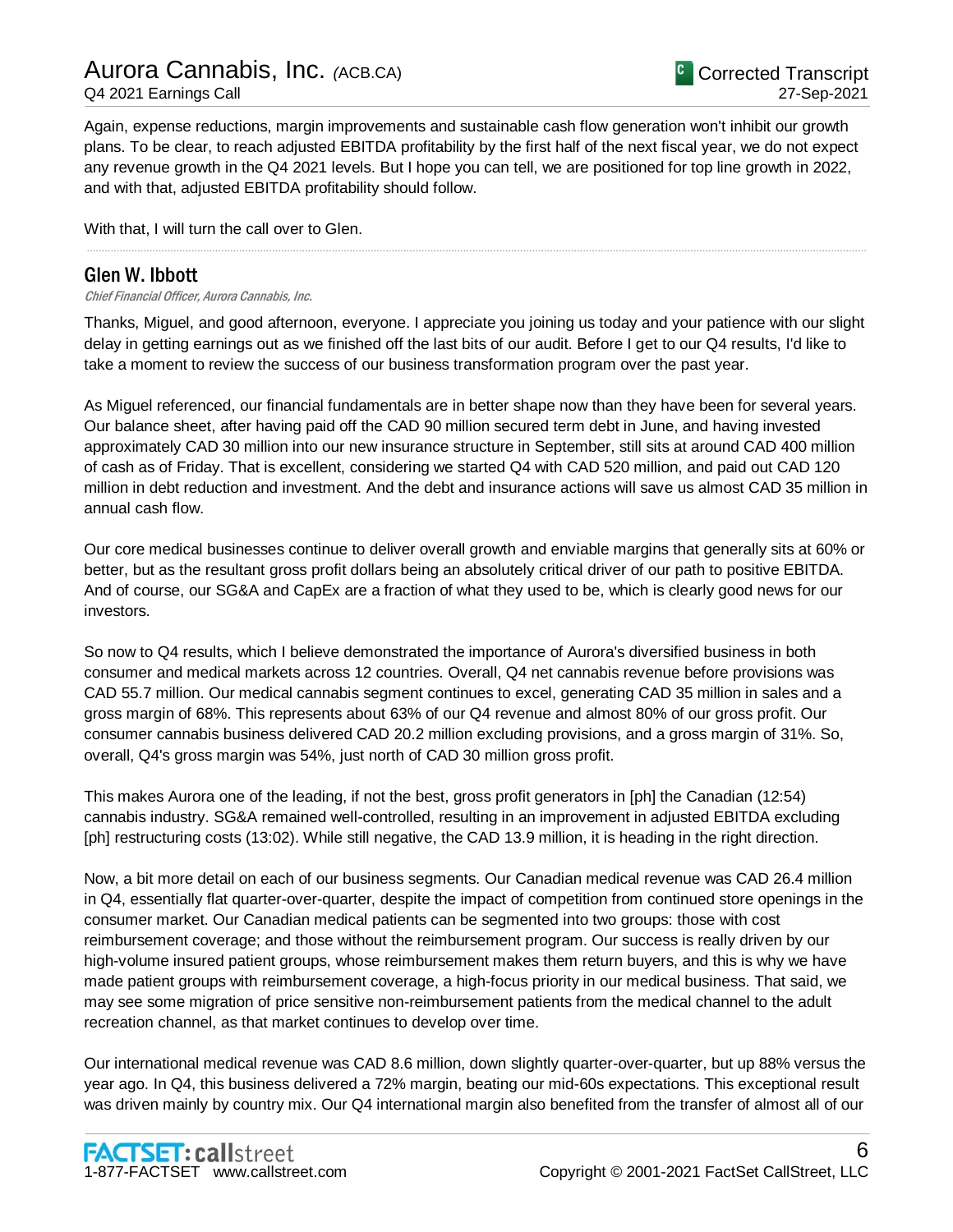European supply to our Nordic facility in Denmark and while there were no sales to Israel in Q4 as Miguel noted, we did deliver approximately [ph] CAD 1 million (14:34) of medical cannabis to Israel in early July and have a further CAD 9-million shipment planned for next month.

BDS Analytics estimates a market size of about CAD 3.2 billion by 2025 for just Germany, Poland, UK, France and Israel. With that context, it is clear why international medical is worthy of our focus and investment and why our leadership internationally is an important driver of long-term shareholder value. Our Q4 consumer revenue of about CAD 20 million, including provisions was an increase of 8% compared to Q3. We are seeing signs of [ph] Aurora's shift (15:13) to the higher-margin core and premium segments that will underpin our future success in this market.

As Miguel noted, Q4 saw a step forward for our San Rafael '71 brand and this contributed to an increase in our average net selling price per gram of dried cannabis.

Now, for SG&A, which includes R&D. It remains well-controlled coming in at CAD 44.8 million in Q4 excluding restructuring, a 30% decrease compared to last year. And while we've made a lot of progress in driving down SG&A over the past 12 months, as Miguel stated earlier, we are implementing further measures to take out costs that should get us well below the CAD 40-million quarterly run rate, by the time we exit the fiscal year.

So, pulling all of this together, we generated an adjusted EBITDA loss in Q4 2021 of CAD 13.9 million, excluding restructuring one-time costs. This represents about an CAD 18-million improvement year-over-year and a CAD 2.6-million improvement from the prior quarter.

To help investors think about our path to EBITDA profitability, I'll provide some thoughts on how the cost reduction plans that Miguel described will flow through the P&L. Approximately 60% of cash savings are expected to be realized in cost of goods as inventory is drawn down. This should occur over several quarters, as our lower production costs structure shows up in finished goods. We expect the remaining 40% of cash savings to show up in SG&A. These savings will be seen as they are executed, beginning with Q2 of this fiscal year.

I noted earlier that we are financially stronger today than we have been for several years, particularly with respect to our materially improved balance sheet and financial firepower. We started Q4 with CAD 520 million in cash. During the quarter, we paid out our term debt facility using almost CAD 90 million to do so. This frees us from restricted debt covenants and results in principal and interest savings of approximately CAD 6 million per quarter, which moves us further towards positive free cash flow in the coming quarters.

Despite paying off our term debt, we still ended the quarter with CAD 440 million of cash. Additionally, we have the \$1-billion shelf prospectus, including the full amount of the \$300 million at the market facility still available. These are available as financial firepower, as we prepare for strategic and accretive opportunities.

So, to wrap up, what I hope you take away from our Q4 financial results is the following: Aurora has a clear path forward to being adjusted EBITDA positive by the first half of our next fiscal year through actions that we control, and we have significantly strengthened our balance sheet with more cash and working capital, and having eliminated secured term debt.

.....................................................................................................................................................................................................................................................................

Now I'll the call back to Miguel.

Miguel Martin Chief Executive Officer & Director, Aurora Cannabis, Inc.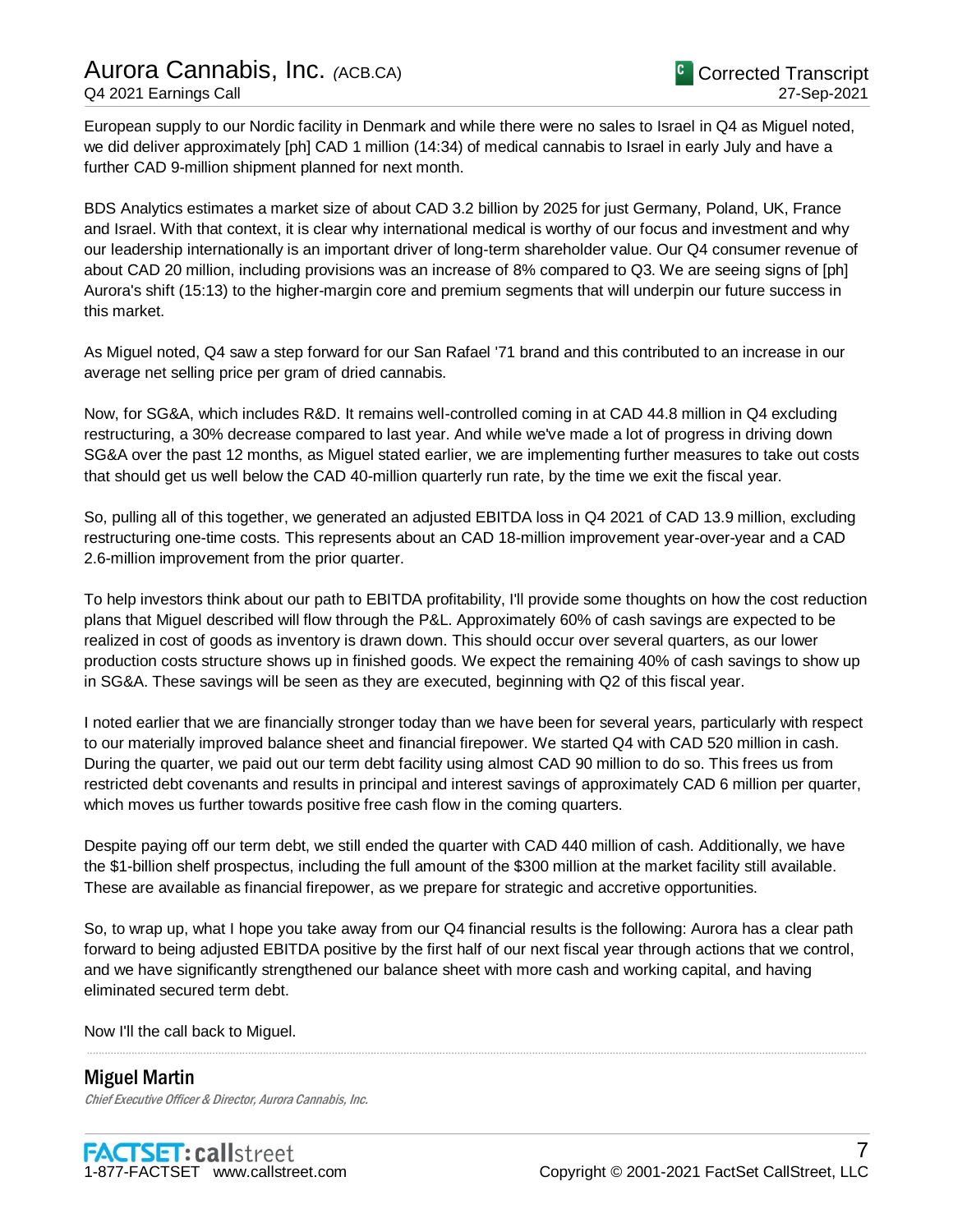Thanks, Glen. Before we go to Q&A, I want to talk briefly about our science and innovation business group, which we feel is a real differentiator. We launched this group last May with the goal of commercializing patented and patent-pending technology, which we believe will be key to developing cannabinoid production and biosynthesis in the plant itself.

Through licensing agreements, Aurora and 22nd Century Group share the global IP rights that are key in commercializing key aspects of cannabinoid production and biosynthesis in plants. We believe the long-term market for cannabinoid molecules produced through biosynthesis or the plant will be incredibly profitable, and we've seen global market size estimates of CAD 10 billion by 2025.

As I said, this is a long-term effort, but one that we believe will ultimately allow companies to bring a wide array of new-generation products to the market. When someone else is using the technologies and infringing our rights, we expect to be compensated, either willingly or through legal action.

In addition to IP, our industry-leading genetics and breeding program is positioning Aurora to win in the flower and concentrate consumer categories. This program is expected to not only drive more revenue by injecting rotation and variety into our product pipeline, but also greatly improve the efficiencies of cultivation through higher-yielding plants, higher cannabinoids, and better disease resistance.

Our team has been able to screen over 7,000 unique cultivars in 2021 alone. In August and September of 2021, Aurora launched the first three new proprietary cannabis cultivars in our San Rafael brand, all of which have distinct terbium profiles and high THC potency. We're already seeing the results through nearly CAD 1 million in sales since their launch. The genetics and breeding program, which is an asset-light business model, is always expected to generate high-margin revenue through license agreements.

So, to wrap up our call today, I'd like you to take away the following. First, we are the number-one Canadian LP in the global medical business by revenue, which is a huge and growing total addressable market. Second, the expertise here will transfer to adult recreation. As medical-only jurisdictions continue to open up, Aurora will be the partner of choice. Third, despite cost savings that will get us to profitability, we are still developing proprietary and protected premium product that is being sold and licensed. Innovation will be the lifeblood of success in this industry and positive cash flow and a strong balance sheet will be required. Not all of our competitors have this, but Aurora does.

Lastly, Canadian recreation will come back, but that timeline won't impede our strategic or financial progress. Aurora has shown an incredible agility over the last two years. The final leg of our transformation is well underway, and with the unique attributes that we bring to this dynamic opportunity, I've never been more confident where the company is, as we head into fiscal 2022.

We look forward to sharing further progress in upcoming calls. And that concludes our prepared remarks. Before moving to analyst questions, I'll answer a few questions from our retail shareholders who were invited to submit questions ahead of today's call.

.....................................................................................................................................................................................................................................................................

## Ananth Krishnan

Vice President-Corporate Development & Investor Relations, Aurora Cannabis, Inc.

Thanks, Miguel. Prior to analyst questions, we will be addressing three questions from our retail shareholders. So, Miguel, the first question is, when will you be EBITDA positive, and why should investors now believe that the time is right to be EBITDA positive, they've been waiting for profitability.

.....................................................................................................................................................................................................................................................................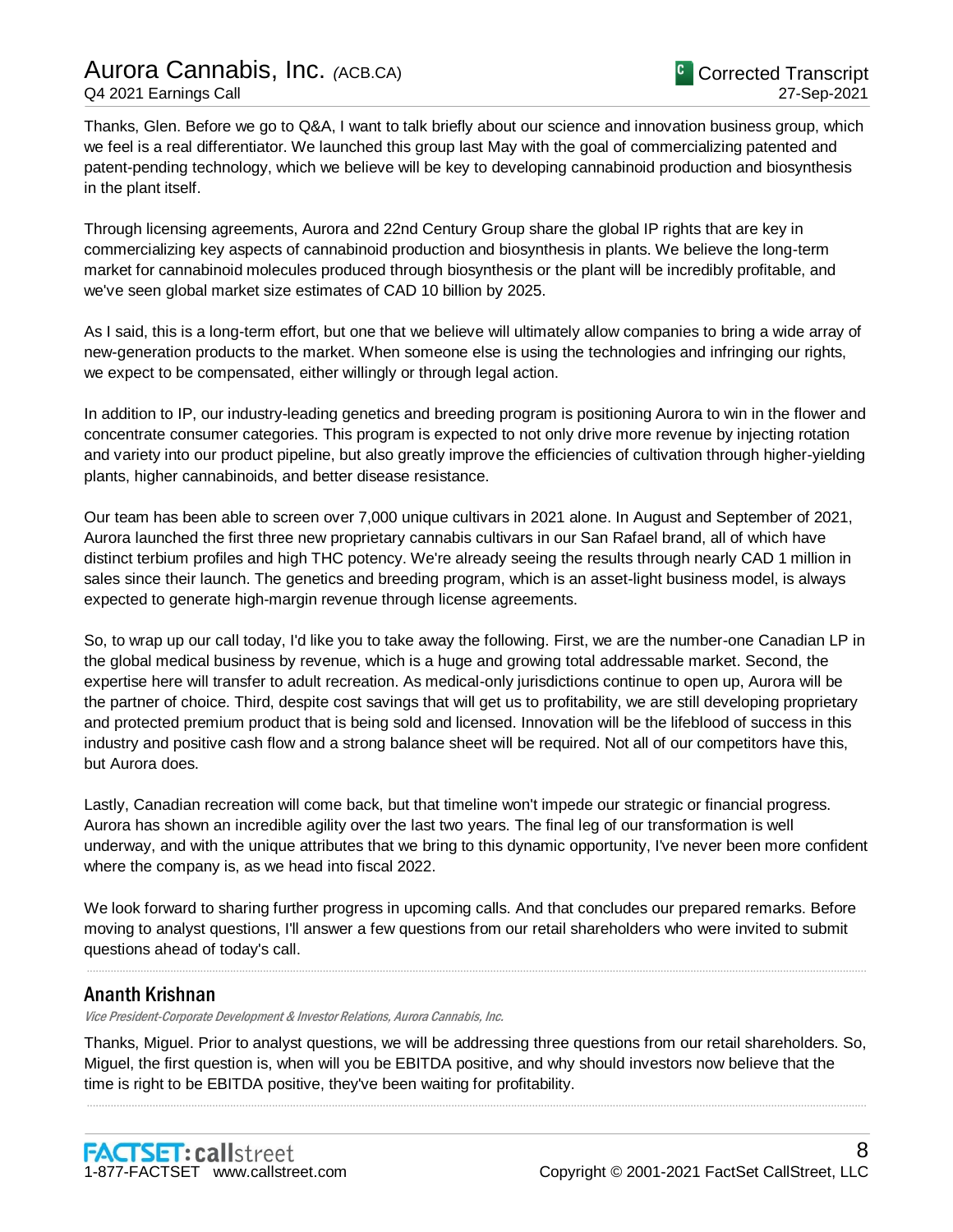## Miguel Martin

Chief Executive Officer & Director, Aurora Cannabis, Inc.

Ananth, first and foremost, I can absolutely sympathize with the frustration around past milestones not being achieved, but there's a big difference between what we're saying now and what was said then. Those forecasts were based on assumptions of revenue growth and that's not what we're saying here now. We've initiated aggressive cost-saving measures and then when fully implemented, we expect will get us to EBITDA profitability. None of our core businesses need to grow revenue or increase their margin from the Q4.

I think it's also important to understand that we do have a history of delivering on our transformation plans. We've got SG&A from over CAD 100 million a quarter to the low 40s. We've aligned production to sales. We've reduced complexity in our network and sold a number of facilities. We've significantly cut CapEx and improved working capital. And also we have a completely new team that is executing this plan, and that's Lori Schick and Alex Miller, but we have incredible new talent up and down throughout the company.

So as I mentioned, we aren't relying on revenue growth to get us there and – but we still expect to be able to deliver it. So I think that's [indiscernible] (22:34) confidence in this, versus what's been said in the past.

## Ananth Krishnan

Vice President-Corporate Development & Investor Relations, Aurora Cannabis, Inc.

Great. Thank you, Miguel. So, our next question is, should we expect to see any acquisitions anytime soon, given where the market is today and the recent consolidations seen in the cannabis sector? .....................................................................................................................................................................................................................................................................

.....................................................................................................................................................................................................................................................................

### Miguel Martin

Chief Executive Officer & Director, Aurora Cannabis, Inc.

You know, Ananth, we're going to be really consistent on this point. Our primary objective is to be EBITDA positive and nothing is going to take our attention away from this objective. So, I know there are some people that want us to be bigger and to chase market share, but we're not going to do a deal that sacrifices profitability in order to be a bigger, less profitable cannabis company.

So, there's been criticism in the past about the way the company has handled this space and we're going to take a diligent and patient approach to M&A. I think if you look at what's happened in the environment recently, I think being patient and diligent is absolutely the right path.

So, we're going to continue to look and if there's something that makes sense that has a strong, strategic rationale, and that can bolster our ability to make money, we have the balance sheet and we have the ability to do it. But we're not going to rest shareholder capital without a strong business case.

.....................................................................................................................................................................................................................................................................

## Ananth Krishnan

Vice President-Corporate Development & Investor Relations, Aurora Cannabis, Inc.

Okay, great. And one last question from our retail shareholder base, Miguel, before we kick it over to the analysts. We've seen many of your Canadian LP competitors structure deals to enter the US THC market when it becomes federally legal. Why has Aurora been slow in addressing this key growth market?

.....................................................................................................................................................................................................................................................................

## Miguel Martin

Chief Executive Officer & Director, Aurora Cannabis, Inc.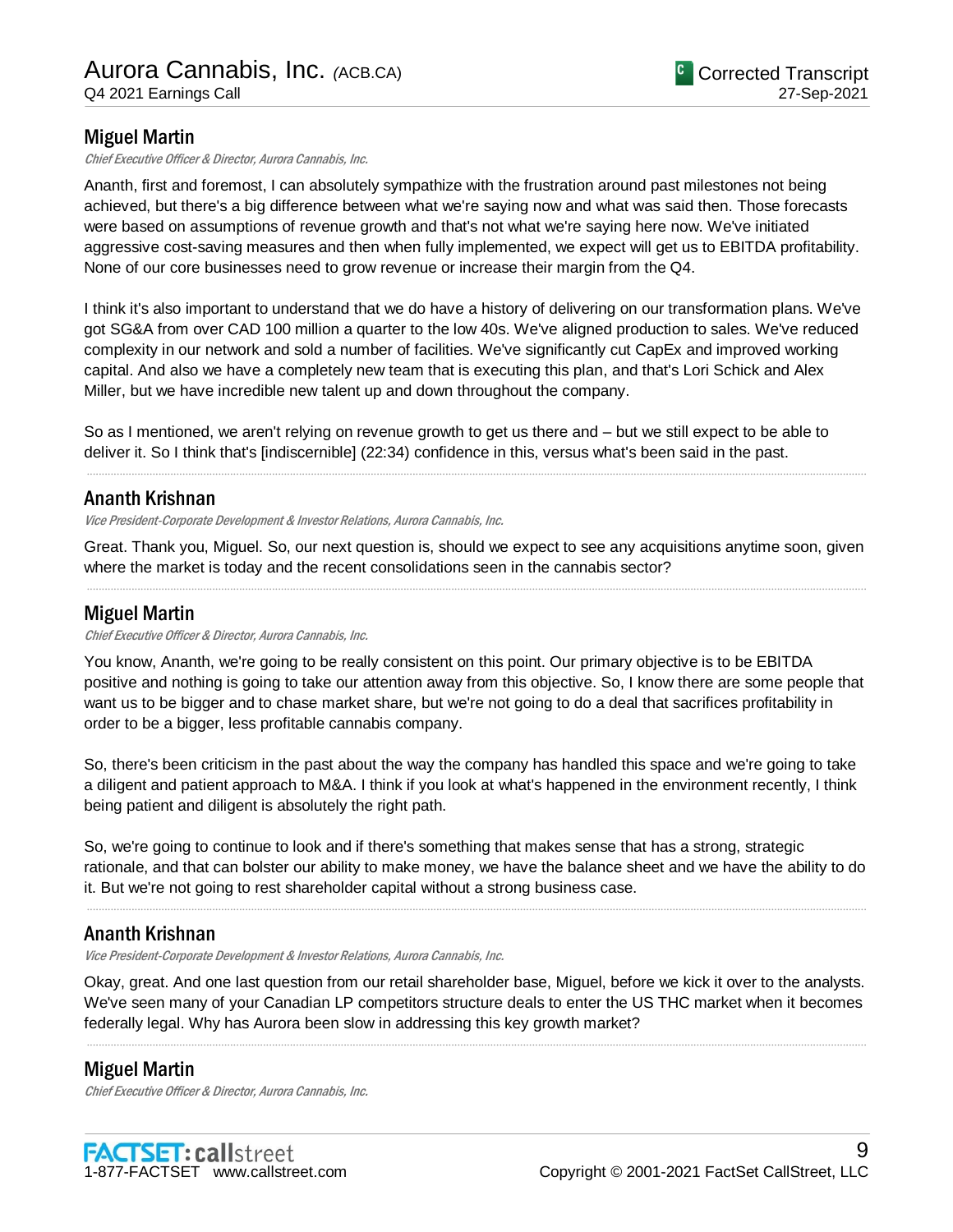Well, first and foremost, I would say we haven't been slow. We've been saying for a long time that the US is going to take longer. May of our peers thought it was going to happen faster and these investments would make more sense. I think investors don't want [ph] a company (24:18) to make a structured deal that may or may not transition into a profitable situation. That doesn't mean we are not looking at the US, but a couple of things there. First is, and I'll keep saying it, our goal is to be EBITDA profitable. That is the unique position, the number-one Canadian LP in terms of medical, the number-one global company in terms of all the things that I mentioned, and the profitability. That's our goal and so, flushing that all down the drain to chase something in the US, I don't think, you know, is important.

Secondly, we just had a big election in Germany and it's a big world out there and I understand the interest in the US, and I've got a tremendous amount of respect for the MSOs and my Canadian LP peers, but if you look at Germany, if you look at Israel, if you look at France, you look at these markets, there is a lot of money to be made and we're doing that, and we're doing I think an exceptional job of that. What the learnings are in those markets, absolutely are applicable to the US and we continue to believe that the path towards the US will be dramatical, will be through federal legalization and decriminalization, and clearly, if you look at the capabilities of Aurora, both in Canada and around the world, we will have a lot of options when the US does open up.

.....................................................................................................................................................................................................................................................................

## Ananth Krishnan

Vice President-Corporate Development & Investor Relations, Aurora Cannabis, Inc.

That's great. So, at this time, John, I'd like to turn it back over to you to open up the queue for analyst questions. .....................................................................................................................................................................................................................................................................

## **QUESTION AND ANSWER SECTION**

**Operator**: Thank you. [Operator Instructions] Our first question comes from the line of Vivien Azer, with Cowen and Co. You may proceed with your question.

.....................................................................................................................................................................................................................................................................

#### Vivien Azer

**Vivien Azer**<br>Analyst, Cowen and Company, LLC

Hi, thank you, good afternoon. Miguel and Glen, I was hoping to dig in please on the consumer cannabis segment. I would like to hear how the quarter settled out relative to your going-in expectations and is there any key call-out in terms of form factor or price point drivers, as it relates to the 8% sequential revenue growth. Thank you.

.....................................................................................................................................................................................................................................................................

### Miguel Martin

Chief Executive Officer & Director, Aurora Cannabis, Inc. A

Yeah, happy to, and good afternoon, Viv. So, let me kick it off and then I'll share it to Glen. I made the comment that it's a tale of two cities. If you look at the margins of discount flower, in many cases, that's the breakeven and in some cases, and in certain big provinces, they are negative. And so that's just, you know, as this whole thing shakes out. Chasing that and chasing overall market share at the cost of profitability really is not our strategy.

That's not to say it may not benefit others. Where we're going is the higher margin, premium flower and the higher margin concentrates. That's the place where consistently we're seeing almost 2X margins, and if you look at that coupled with the recreation business, because again, if you can use the same products in both recreation and medical, there are efficiencies, and we've seen a big uptick in patients looking for premium products, I think there's a lot of value there.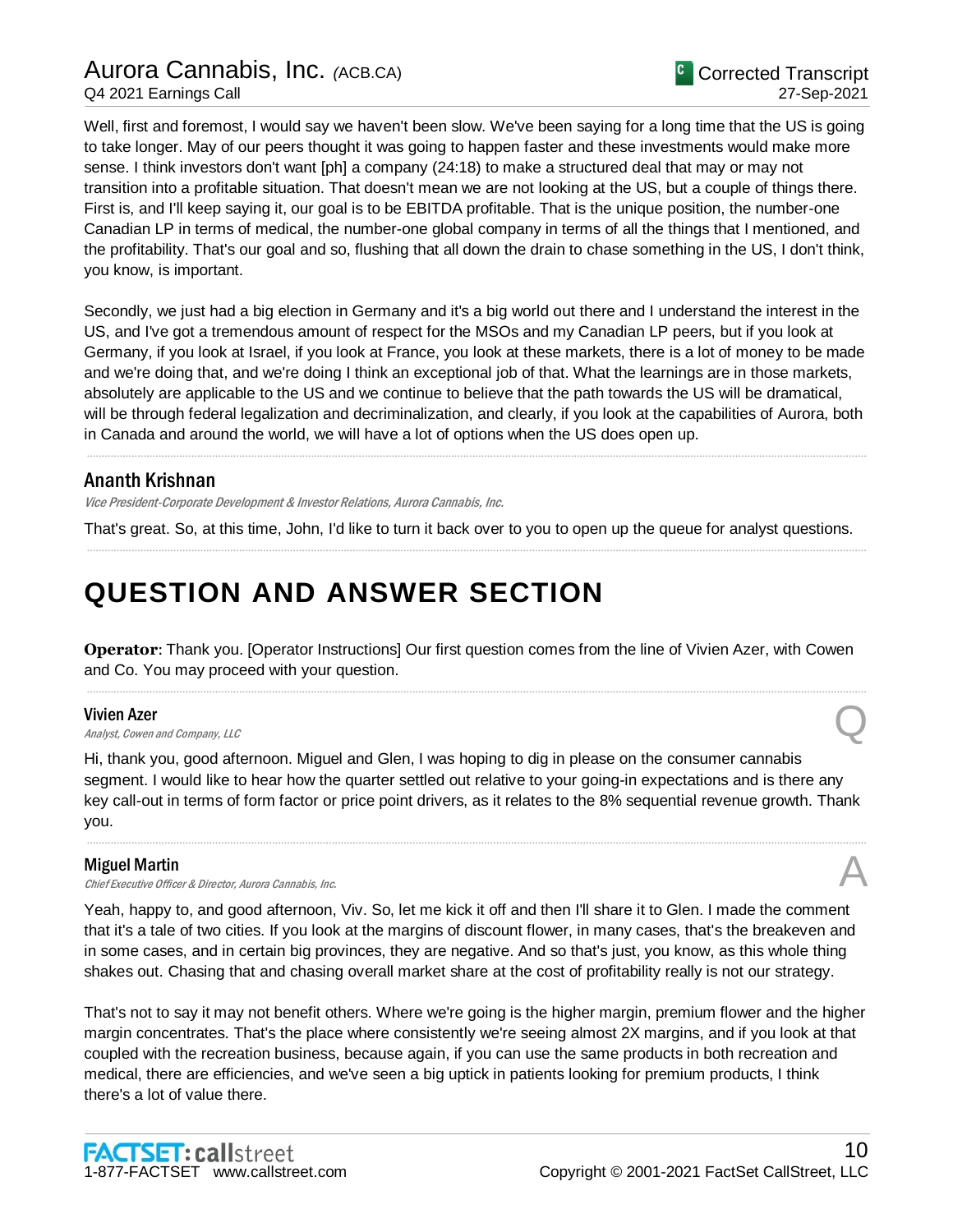So it's going to take a bit longer, Viv, I think, in order for that discount flower business to shake out as people try to compete on price, and it will. I mean, there's no way that's sustainable long term. At that point, we've got some great brands and we've got some great capabilities, but at this juncture, we're going to focus on making money. Glen?

.....................................................................................................................................................................................................................................................................

#### Glen W. Ibbott

**Glen W. Ibbott**  $\bigwedge$  Chief Financial Officer, Aurora Cannabis, Inc.

Yeah, thanks. Yeah, we are starting to see – I mentioned on my remarks, I know Miguel echoed this, we are starting to see some of the data that shows us that we are seeing that shift. For instance, our San Raf, even just during the summer has been picking up. I think in Québec we picked up at least 1% or better market share and I know it doesn't always show up in the data like the Headset data and things like that, Québec, I don't think [indiscernible] (28:11). But our average selling price in Québec is 80% higher than Ontario, because of the shift into San Raf, and we've always done well there.

So, we are seeing it. I think it'll take a little bit, you certainly didn't see it in Q4 as much in terms of the revenue, but there's a lot of stuff happening under the covers there where we see our core and premium brands picking up and certainly the innovation that we launched in during the summer and is coming up with and have strong expectations for, but to Miguel's point, we can also see some revenue fall off as we exit unprofitable segments, and I am confident [indiscernible] (28:51) at the gross profit level.

So that's the kind of what's happening there. We're seeing the data, we're seeing some of the traction, but I think it will be reflected in our financials over the next several quarters. .....................................................................................................................................................................................................................................................................

#### Vivien Azer

**Vivien Azer**<br>Analyst, Cowen and Company, LLC

Okay. So, and I know no follow-ups, but just to clarify, relative to your expectations, maybe just on the premium side, was the premium side of your business on consumer cannabis in line with expectations?

.....................................................................................................................................................................................................................................................................

#### Miguel Martin

**Miguel Martin**<br>Chief Executive Officer & Director, Aurora Cannabis, Inc.  $\mathcal{A}$ 

Yeah, Viv, I'll take that. Listen, I'm never satisfied. Innovation accounts for the vast majority of products. I mean, if you look at the data, and I know you know this better than anybody, the majority of products that's sold in the last 30 to 60 days didn't exist more than 12 months ago. So, our full-year 2022 innovation calendar includes 80 new SKUs versus 85 we put in the market. So what I'd like to see more progress in San Raf and [ph] once they are obsolete (29:43), am I confident that we have the right plans in place and the right amount of infrastructure to meet what we need to do? I do. And so, I think that's a long-winded way to say we're pleased where we're at, but we could always be hungrier to push faster.

.....................................................................................................................................................................................................................................................................

.....................................................................................................................................................................................................................................................................

.....................................................................................................................................................................................................................................................................

#### Vivien Azer

**Vivien Azer**<br>Analyst, Cowen and Company, LLC

Of course. Thank you.

#### Miguel Martin

**Miguel Martin**<br>Chief Executive Officer & Director, Aurora Cannabis, Inc.  $\mathcal{A}$ 

Thank you.

<sup>C</sup> Corrected Transcript

27-Sep-2021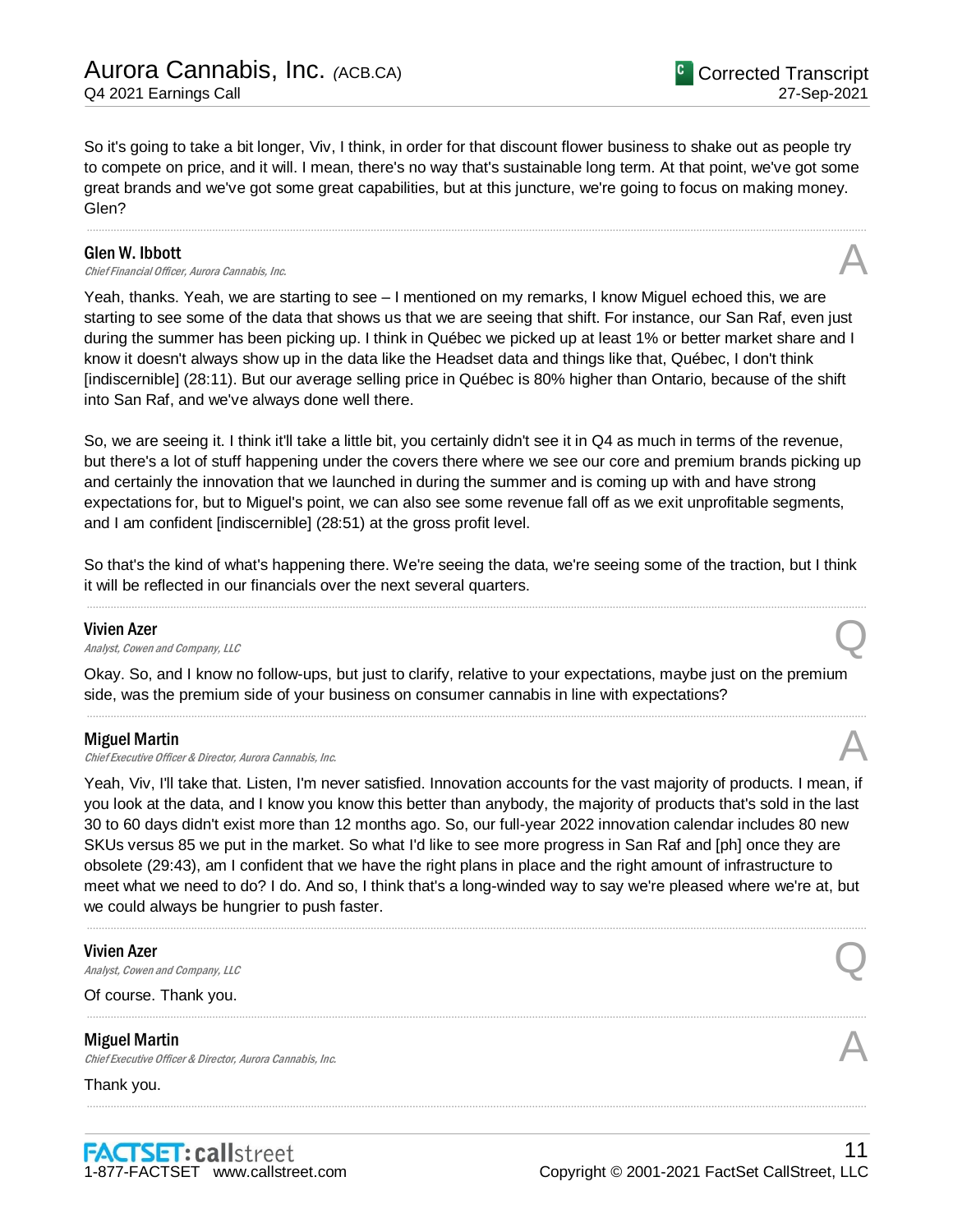**Operator**: Our next question comes from the line of Pablo Zuanic with Cantor Fitzgerald. You may proceed with your question. .....................................................................................................................................................................................................................................................................

#### Matthew Baker

**Matthew Baker**<br>Analyst, Cantor Fitzgerald **Q** 

Good afternoon. This is Matthew Baker on behalf of Pablo. We have two questions today. So firstly, can you discuss which of your cultivation facilities are currently operational and in the case of Aurora Sky, how many rooms are currently operational?

#### Miguel Martin

**Miguel Martin**<br>Chief Executive Officer & Director, Aurora Cannabis, Inc.  $\mathcal{A}$ 

Matthew, we made this announcement post rationalization that we're going to have – I'll talk about Sky in a second. We have Sky, we have Whistler, we have River, and we have Ridge, and then we have the Nordic facility in Europe. That is a incredibly strong, not only portfolio of manufacturing centers of excellence. Right now, as we've talked about, Sky is operating at about 25%. There's a lot of good work. It is one of the largest facilities in Canada that carries a CUMCS certification, which is quite a challenge and is a requirement for Israeli shipments.

.....................................................................................................................................................................................................................................................................

And so, listen, we have plenty of capacity if we needed it, but we have also the flexibility with those facilities to be able to right-size and – as we need be. Glen, anything you want to add to that? .....................................................................................................................................................................................................................................................................

#### Glen W. Ibbott

**Glen W. Ibbott**  $\bigwedge$  Chief Financial Officer, Aurora Cannabis, Inc.

Just the second part of your question on Sky. It isn't a matter of rooms, we're actually using most of the rooms. I would just change some of the cultivation habits that we've got in there to produce a higher quality plant. So we're – as Miguel said, we're operating that at 25%, but we have plenty of flex capacity to service Israel, other export markets or any other growth needs that we have, so we feel quite confident. I will add, we've also got our outdoor facility which – called Valley. We saw commercial sales out of Valley last year and we've just taken down a harvest a couple of weeks ago from the first set of – the first harvest [ph] there's another one to come (31:56) in the fall, and we expect that we would see commercial or consumer-grade cannabis coming out of that facility as well. So that's a real win for us.

.....................................................................................................................................................................................................................................................................

## Matthew Baker **Matthew Baker**<br>Analyst, Cantor Fitzgerald **Q**

All right, thank you for that. For our second question, we wanted to know how you guys feel about the outlook for your export business? And if it's reasonable to assume that this revenue flow could double in full-year 2022 compared to full-year 2021?

.....................................................................................................................................................................................................................................................................

#### Miguel Martin

Chief Executive Officer & Director, Aurora Cannabis, Inc.

Yeah. Let me [ph] drive (32:28) a little bit about Israel, and then I'll kick it to Glen who can talk about the aggregate. Israel is a very challenging marketplace. The IMCA which is the regulatory authority in Israel, it's one of the strictest in the world. We have a wonderful relationship with the lead regulator there, Yuval Landschaft, and he is quite a leading regulatory figure around the world. They've really taken a hard stance in terms of what it takes that's beyond CMUCS (sic) [CUMCS] (32:54), it's a variety of different pesticides they look for.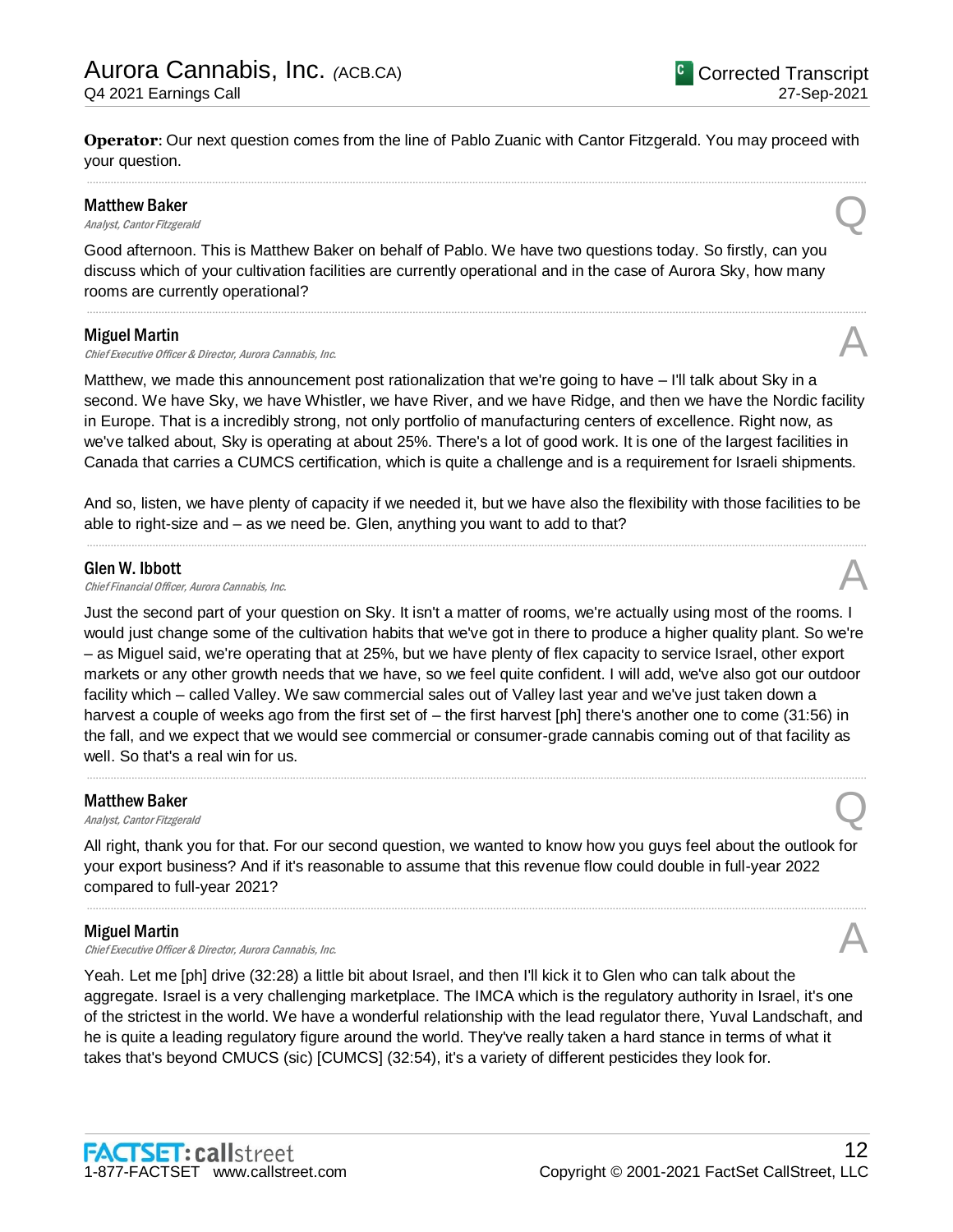So we're not giving guidance on Israel because it continues to move around. We feel really confident that as long as the border is open for imports, we'll continue to be almost unique in our ability to navigate that with high quality, highly regulated and compliant cannabis products. And for a country of 9 million people with over almost 100,000 patients, I think we've done an excellent job, which really sets us up well for new markets coming on.

I mentioned in my prepared remarks about Germany. We're thrilled with that election and having the number-one flower business with also very challenging regulatory environment, sets us up well for that market. Glen? .....................................................................................................................................................................................................................................................................

#### Glen W. Ibbott

**Glen W. Ibbott**  $\bigwedge$  Chief Financial Officer, Aurora Cannabis, Inc.

Yeah. I'll add Europe for us and this was important [ph] though when we say we're (33:41) operating in 12 countries, we're actually selling and seeing strong growth in a number of really important countries as far as the UK, Poland, of course, Germany. So when we project over the next year, and we're not guiding on this, but our opportunity for growth is certainly the German market, but it's these other markets as well. I mentioned some sizing from BDS and where they expect certain European markets to be by 2025, and that's just as a reminder that those are sizable markets well worth our investment. A lot of that, we are leaders in Europe, but a CAD 3.5 billion market in just those countries I mentioned by 2025 gives us tons of room for growth. And our team there has continued to deliver quarter-after-quarter for a number of years now. So we have a great deal of confidence in our international medical business.

.....................................................................................................................................................................................................................................................................

.....................................................................................................................................................................................................................................................................

.....................................................................................................................................................................................................................................................................

**Matthew Baker**<br>Analyst, Cantor Fitzgerald **Q** 

Thank you, guys.

#### Miguel Martin

Chief Executive Officer & Director, Aurora Cannabis, Inc.

Thank you.

**Operator**: As a reminder, we would like to remind you that we request only one question, please, for the following questioners. Our next question comes from Michael Lavery with Piper Sandler. You may proceed with your question.

.....................................................................................................................................................................................................................................................................

.....................................................................................................................................................................................................................................................................

.....................................................................................................................................................................................................................................................................

## Michael S. Lavery **Michael S. Lavery**<br>Analyst, Piper Sandler & Co.

Thank you. Good afternoon.

#### Miguel Martin

**Miguel Martin**<br>Chief Executive Officer & Director, Aurora Cannabis, Inc. **Annulla Constant Constant Constant Constant Constant** 

Good afternoon, Michael.

## Michael S. Lavery **Michael S. Lavery**<br>Analyst, Piper Sandler & Co.

You touched on the IP that you have just before the Q&A and some of the royalty opportunities or ways to monetize that. Can you give us a sense of timing or what we might be able to expect there in terms of how that could unfold?

.....................................................................................................................................................................................................................................................................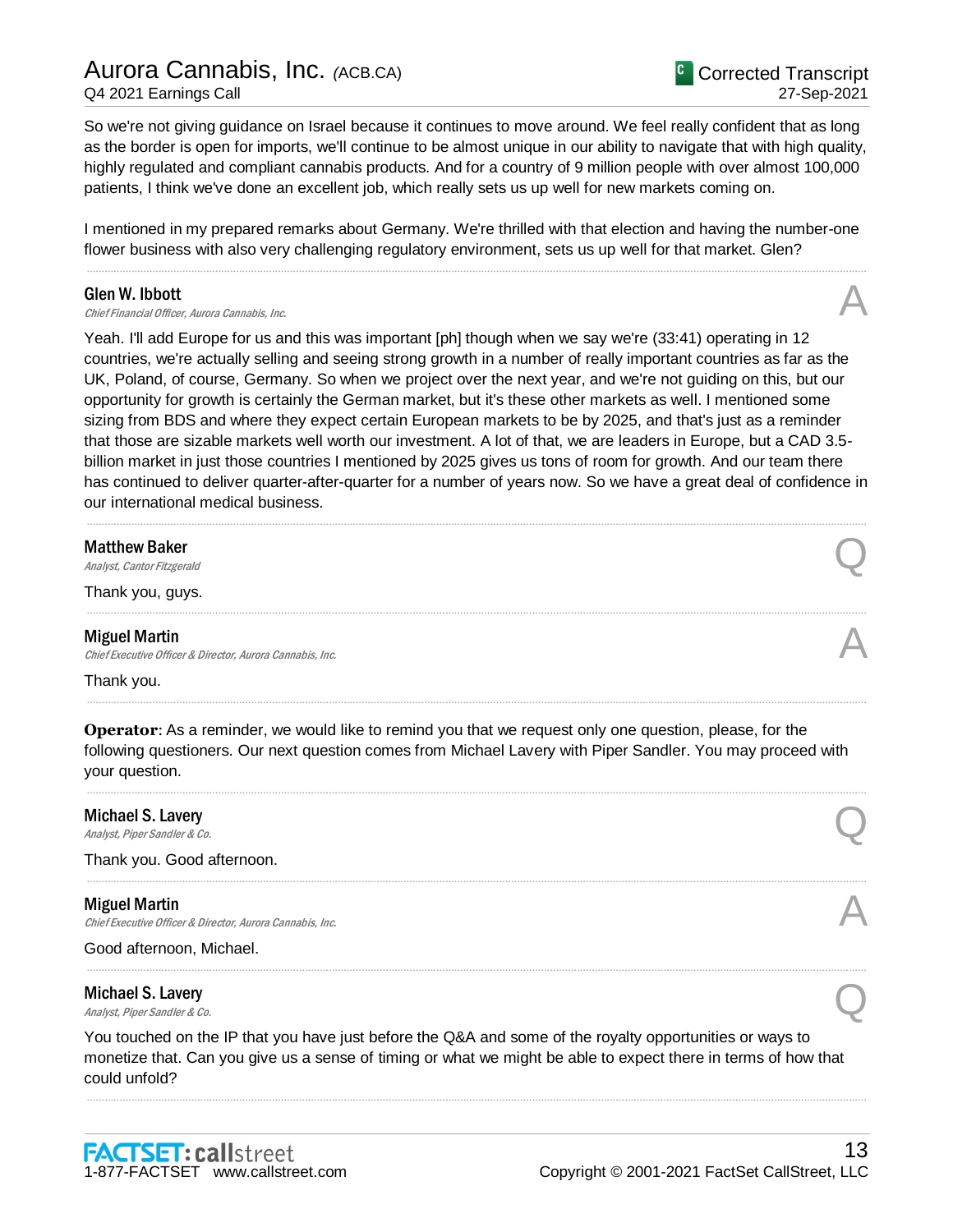#### Miguel Martin

Chief Executive Officer & Director, Aurora Cannabis, Inc.

Yeah. It's a great question. So the company had spent a lot of money on this previously and these assets came out of the Anandia acquisition and as we mentioned, we partner with 22nd Century, a company that we all know well. Right now, we're sort of in the early stages of it. All indications are though that the biosynthesis and the IP around those pathways are some of the more important ones for the cannabinoid molecules.

We know some of our peers are doing good work in that space. We also know that in other categories it's a significant piece of business clearly for those companies that don't want to be vertically integrated. So, Michael, I think we're probably – you'll start to see us defend IP which we've started to do. You'll start to see us talk a little bit more specifically about it. We're excited on the Analyst Day to share with you some of the new talent that we've brought into that space both on the science side, as well as on the business development side and I think with that you'll have a better sense on the timing and scope of it.

Clearly, if you look at almost any other category that is evolving like this, there is a significant amount of IP. I would also say that the legal construct to defend it is quite strong. I mean, this is not pie in the sky that the companies are going to be able to defend this type of IP. Obviously, the US is stronger than some other markets, but globally there is a very consistent and well-tread pathway for companies to defend their pathways on biosynthesis in a variety of things. So, we're excited about that.

.....................................................................................................................................................................................................................................................................

.....................................................................................................................................................................................................................................................................

.....................................................................................................................................................................................................................................................................

.....................................................................................................................................................................................................................................................................

## Michael S. Lavery **Michael S. Lavery**<br>Analyst, Piper Sandler & Co.

Okay. Great. Thanks so much.

#### Miguel Martin

Chief Executive Officer & Director, Aurora Cannabis, Inc.

You're very welcome.

**Operator**: Our next question comes from Andrew Carter with Stifel. You may proceed with your question.

#### W. Andrew Carter

**W. Andrew Carter Quarter Canalyst** Stifel, Nicolaus & Co., Inc. **Q** 

Hey. Thanks. Good evening. I know you've mentioned the kind of stores opening, but I guess what we're seeing right now from stores is cannabis beyond saturation and stores aren't getting into some areas where it needs to. The other thing we're seeing is kind of the retail inventory levels are pretty high, relative to where they started the year. So could you just kind of help us understand how your portfolio is positioned kind of to grow with the market, I mean, we're at the end of this quarter, so should we see another sequential increase, taking a lot of heavy lifting cleaning up the portfolio? Just help us with that. Thanks.

.....................................................................................................................................................................................................................................................................

#### Miguel Martin

**Miguel Martin**<br>Chief Executive Officer & Director, Aurora Cannabis, Inc.  $\mathcal{A}$ 

Yeah, happy to and it's a great question. First and foremost, the retail environment – and this is no disrespect to anybody that's connected to it, is unlike any other regulated product you've ever seen. Out-of-stocks, marketing principles, the inability to have merchandising programs because of the inducement provisions, the differences between province to province, the low penetration of chains, there have been some very good ones, but the overall store count, and then to your point, things coming online and saturation.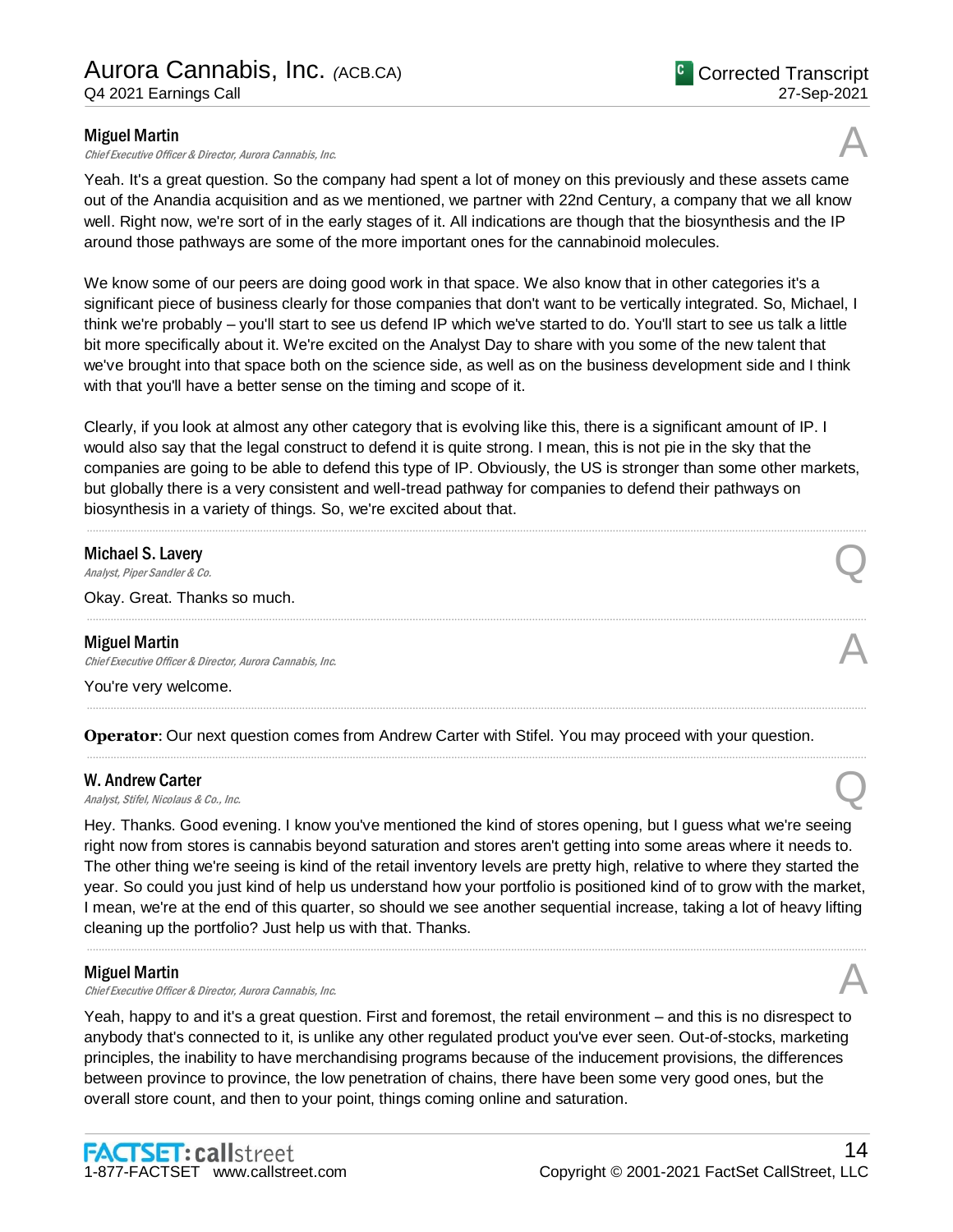And so, I think we're in the early days, Andrew, of a real optimized retail environment. The provincial buyers and decision-makers are also catching up to as we come out of COVID and when you see out-of-stocks from primary brands 30%, 40% of the time and when you see the number-one SKU in Canada only being in about two-thirds of the stores, you see a lot of opportunity for execution. So you asked two – you asked one question and I'll tack on a statement to it.

How do we see our portfolio? We feel really good about our portfolio because we're now putting out high-potency, high-terp products both for us and for some of our partners. I know you're aware of North 40 and the great work they've done. They used some of our genetics with a product called Farm Gas. They've got almost, say, 30 potency. And so that's a big win.

Secondly, we are partnered up with what I would say is probably the best broker network in Canada, through GND, a Division of Southern Glazer, where we're able to make three times the number of calls we made previously and really develop and lever their excellence around that. And so, I'm bullish on our category in the prime areas. I will say though, we're not going to chase market share. If a company right now wants to be top five, they'd have to have a significant piece of discount flower and it's just not a priority for us. I also don't think it's a priority for our retail partners who are looking to hold on a margin and to sell products that move off the shelves.

So, we're going to be consistent in that. We're going to make money. And I think the market will normalize. And we've seen our competitors also sort of pivot to a less – race to the bottom on price and try to focus on some margin accretion.

.....................................................................................................................................................................................................................................................................

.....................................................................................................................................................................................................................................................................

#### W. Andrew Carter

**W. Andrew Carter Carter**  $\overline{Q}$ 

Thanks. I'll pass it on.

#### Miguel Martin

Chief Executive Officer & Director, Aurora Cannabis, Inc.

You're very welcome. Appreciate it.

**Operator**: Our next question comes from Heather Ealsky (sic) [Balsky] (39:47) with Bank of America. You may proceed with your question.

.....................................................................................................................................................................................................................................................................

.....................................................................................................................................................................................................................................................................

#### Heather Balsky

**Heather Balsky**<br>Analyst, BofA Securities, Inc.  $\bigotimes$ 

Hi. Thanks. This is Heather Balsky. So, I'm just curious, putting some of the comments together that you've made with regards to consumers' demand for value versus premium, and I think you mentioned that it's taking a bit longer than you originally expected. I'm just curious what you're seeing in terms of now that markets are starting to open up, people are going into the stores more, are you seeing changing trends, any interest from the consumer? We've heard that there's been a fair amount of turnover in the budtender, I guess the budtenders in general, and how that's impacting demand for value versus premium. Just anything you're seeing as markets are opening up.

.....................................................................................................................................................................................................................................................................

#### Miguel Martin

**Miguel Martin**<br>Chief Executive Officer & Director, Aurora Cannabis, Inc. **Annulla Constant Constant Constant Constant Constant**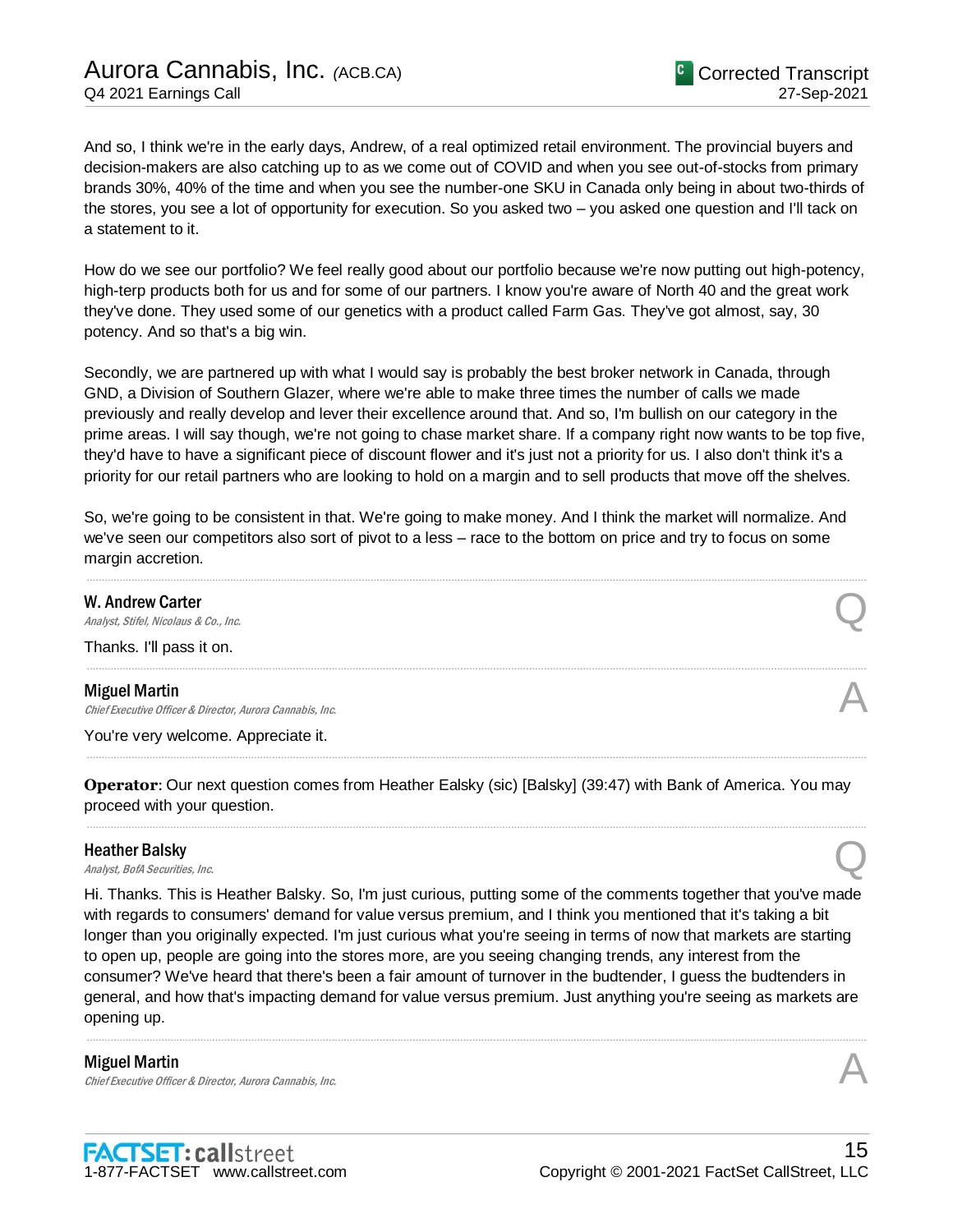Sure. I'd be happy to, Heather. So I think it's a couple of things. One is, everybody is trying to figure out what the new normal looks like and the reality is, particularly on a 28-gram discount flower, it's a challenge to make money on that format. We also see, similar to what you see in Colorado and California, that over time there is a, absolutely a strong group of consumers that will pay more for a premium. This is not going to be the one regulated category where all that is sold is discount and I steal a line from one of my peers, this isn't going to be like everyone just goes and buys moonshine in the alcohol business. Johnnie Walker, Tito's, they're [indiscernible] (41:19) brands. Is it taking a bit longer? Yeah.

Now you bring up a really interesting point about the budtender. And I think to be fair about the environment, when you have the environment where there's massive out-of-stocks, when you have an environment where you can't have formalized merchandising programs and you have a market where each of the manufacturers are trying to figure out exactly what is their specific approach and with half the sales, 60% of sales being something that didn't exist a year ago, the budtenders hold an incredibly powerful hold over the consumers and what they are.

Many other companies like us who are starting to develop educational tools from a category standpoint, not just in a self-serving way, and I know the chains are also trying to bring category management principles to it. So I think you're going to see an evolution of it, particularly as we get into concentrates in Gen 2 and Gen 3 products that take a little more explanation. And clearly, like I keep saying, this is not going to be the one geography in the world and the one category where there's not premium products sold for a premium margin.

.....................................................................................................................................................................................................................................................................

#### Heather Balsky

**Heather Balsky**<br>Analyst, BofA Securities, Inc.  $\bigotimes$ 

All right. Thank you. .....................................................................................................................................................................................................................................................................

#### Miguel Martin

Chief Executive Officer & Director, Aurora Cannabis, Inc.

You're very welcome, Heather.

**Operator**: Our next question comes from John Zamparo with CIBC. You may proceed with your question.

#### John Zamparo

**John Zamparo**<br>Analyst, CIBC World Markets, Inc.  $\mathbb{Q}$ 

Thanks. Good afternoon. I wanted to follow up on a comment you've made, Glen, really just trying to reconcile what we're seeing from data providers at the retail level with the commentary about San Raf, improving and just a modest decline in Daily Special, and what have you seen in [ph] FQ1 (42:52) to date that gives you the confidence that you are turning around in terms of the consumer market.

.....................................................................................................................................................................................................................................................................

.....................................................................................................................................................................................................................................................................

.....................................................................................................................................................................................................................................................................

#### Glen W. Ibbott

**Glen W. Ibbott**  $\bigcap_{\text{Chief Financial Officer}, \text{ Aurora Camabis, Inc.}}$ 

Let me start and then Miguel will add, I'm sure. I just – I think I wanted to make the point that most data that is out there [indiscernible] (43:08) because Québec owns the retail distribution, you don't necessarily get direct data from them in these data sources. They sometimes extrapolate from the rest of Canada or trends. Québec has always been a strong market for us, particularly for San Raf. In fact, most quarters, we sell more flower in Québec, than we do in Ontario, and I made the point that if we're selling a higher margin stuff like the San Raf flower, [indiscernible] (43:35) an ASP of 80% – over 80% greater in Québec than Ontario.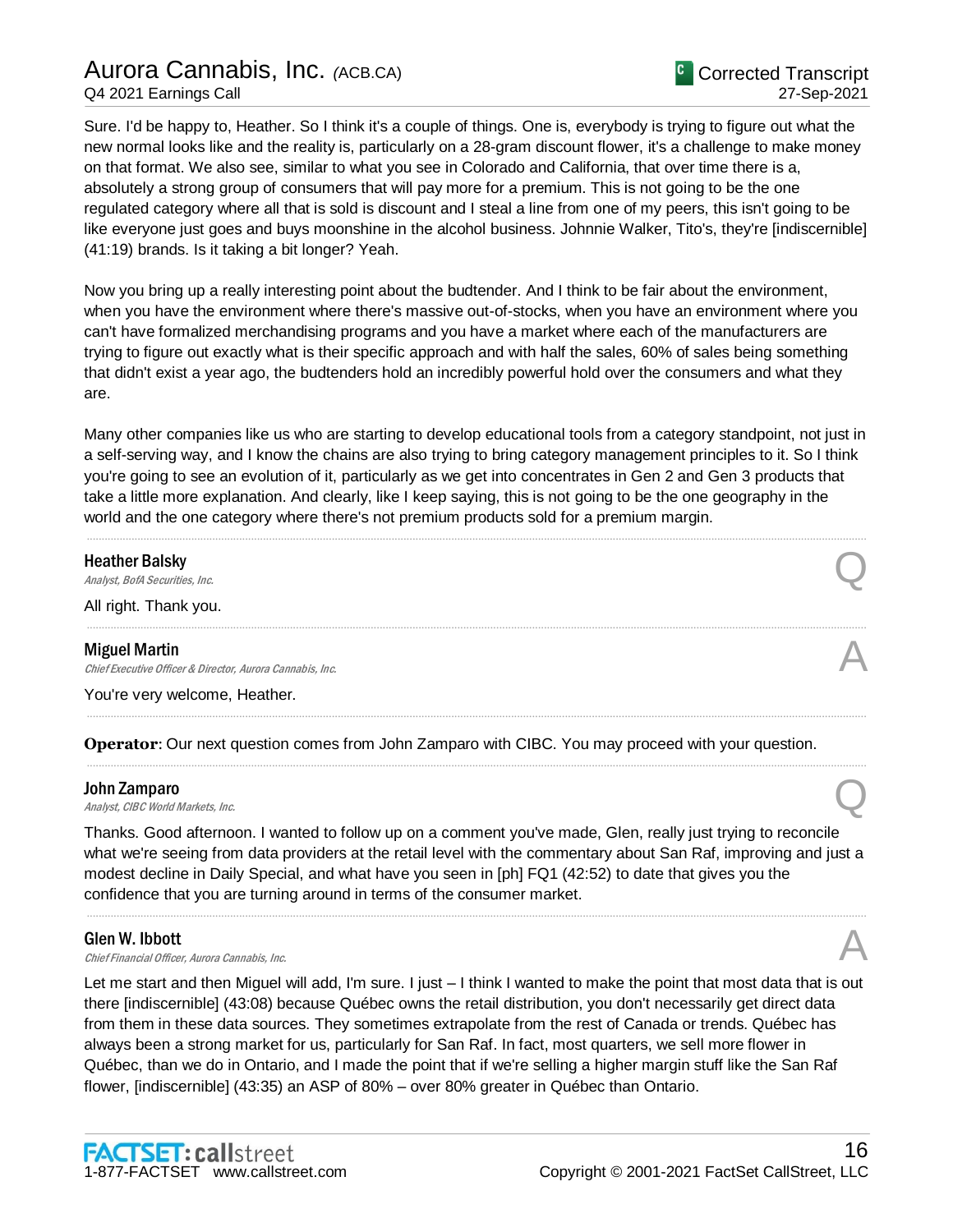So I think that was the only point, it's just – I know we've asked you to look at the data, but the data is still evolving as well, right? So it's relatively new and there are challenges, I think in interpreting it. I'm not trying to overplay this, but it's just one of our more important markets that's not necessarily reflected wholesomely.

But we have seen – Miguel has talked about innovation being incredibly important. I think we've finally got our pipeline plugged in really well and the introduction of these three new cultivars under San Raf launched in Québec in August and in Ontario [indiscernible] (44:16) provinces in September, we see a really nice reaction to the stuff that's unique, unique terpene profile, mid-20s for several of them in terms of THC potency, and in farmed assets, with the North 40 partnership, we've got a couple of batches that are hitting up at 30% THC and incredible terpene profile.

So, we've got the science and the genetics side plugged in nicely to kind of drive that innovation and quite an innovation launch plan over the next number of quarters. And so that's really where we see that sort of continued shift I think into the – shift into the premium side of the market. Miguel?

.....................................................................................................................................................................................................................................................................

#### Miguel Martin

**Miguel Martin**<br>Chief Executive Officer & Director, Aurora Cannabis, Inc.  $\mathcal{A}$ 

Yeah. I mean, I guess the only other data point I'd mention is, when you look at competitors, when you put out a high quality product, whether it's new or whether it's an extension, and what do I mean by that? North of a 22 potency in a format that's interesting, potentially high terp levels, is almost uniquely does well. And so, it's not a secret recipe in terms of what is required here in order to meet the consumer needs. Clearly, as someone who has played a lot with market shares, in the premium category is not where I'd want it to be, but I think to Glen's point, if you look at what we were able to do and get over CAD 1 million in revenue out of three brand-new SKUs in a couple of core provinces, I think we're on the right track, and we'll keep pushing on that.

.....................................................................................................................................................................................................................................................................

.....................................................................................................................................................................................................................................................................

**Operator**: Thank you. Our next question comes from Frederico Gomes with ATB Capital Markets. You may proceed with your question.

#### Frederico Gomes

**Frederico Gomes**<br>Analyst, ATB Capital Markets, Inc.  $\bigotimes$ 

Hi. Good afternoon, guys. Thanks for taking my question. I just wanted to touch on your [ph] rec CBD (46:08) segment. I know you guys [ph] set an increment (46:11) there, but can you provide an update on Reliva, the strategy for that segment? Do you guys plan to grow that business or invest any money, or is this not a priority right now? Thanks.

.....................................................................................................................................................................................................................................................................

#### Miguel Martin

Chief Executive Officer & Director, Aurora Cannabis, Inc.

Well, this is a great question. Today, we launched a secondary line called KG7 that's got more of a sports orientation to it and actually has a better price point on gummies, which is the largest segment. We continue to have, if not the largest, one of the largest amount of store distribution in the US, and while we are a bit frustrated with the progress that we see at the federal level, we did see what may be the most important state that is left, California, pass an important piece of legislation that will allow CBD to be sold there.

So, I continue to think that our positioning of the brands of choice for mass retail throughout the country in a responsible and compliant way will pay dividends for us. I would also mention it's such a highly variable model that you're just not seeing losses like you see from some of our competitors in that space. So it's a wonderful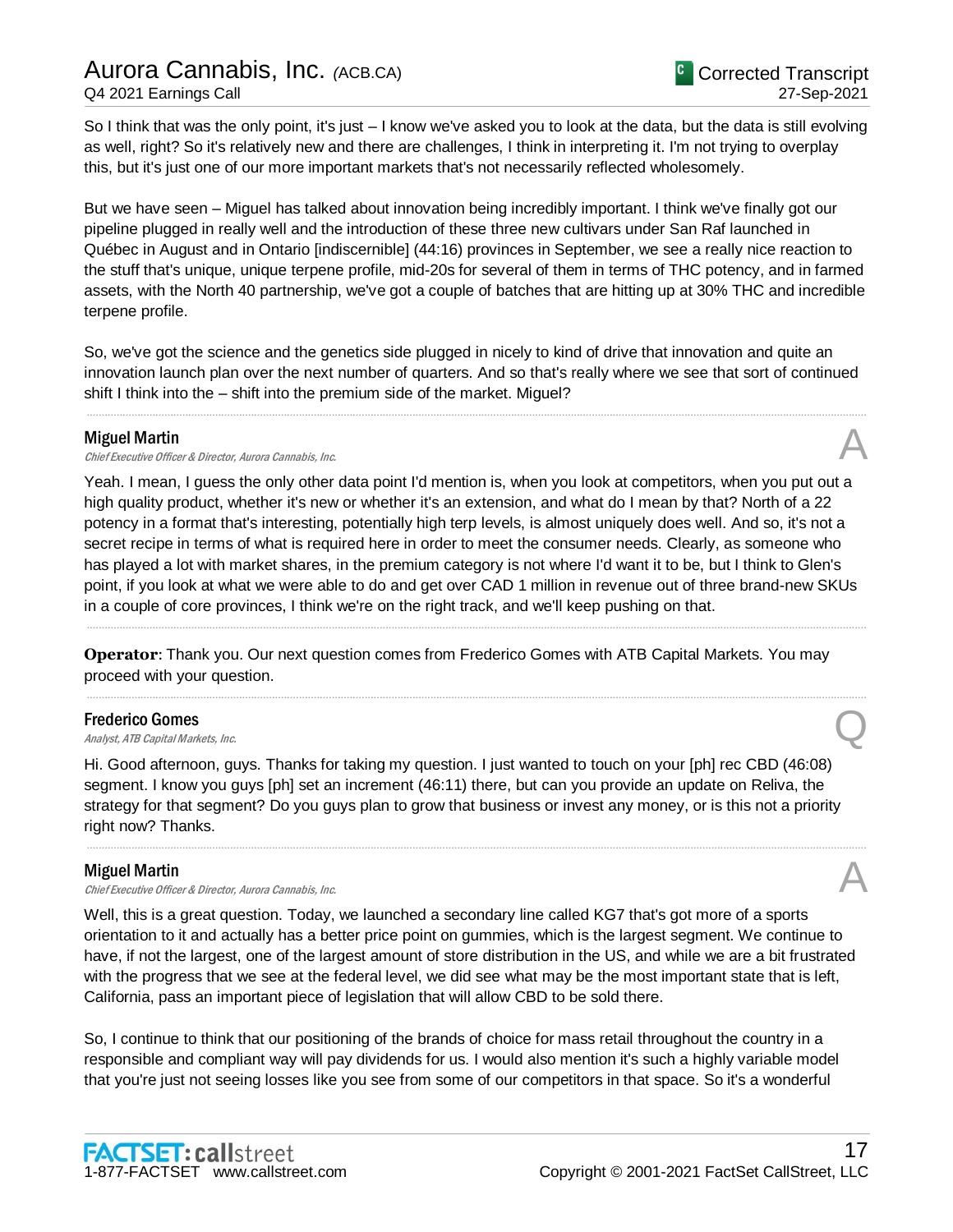piece of optionality. We're also starting to see some international markets be interested in what continues to be the number-one Nielsen-ranked brand in CBD, and that would be additive to the overall financials.

.....................................................................................................................................................................................................................................................................

.....................................................................................................................................................................................................................................................................

#### Frederico Gomes

**Frederico Gomes**<br>Analyst, ATB Capital Markets, Inc.  $\bigotimes$ 

Thank you. Appreciate that.

#### Miguel Martin

**Miguel Martin**<br>Chief Executive Officer & Director, Aurora Cannabis, Inc. **Annulla Constant Constant Constant Constant Constant** 

You're very welcome.

**Operator**: Our next question comes from Tammy Chen with BMO Capital Markets. You may proceed with your question.

.....................................................................................................................................................................................................................................................................

.....................................................................................................................................................................................................................................................................

#### Tamy Chen

**Tamy Chen**<br>Analyst, BMO Capital Markets Corp. (Canada)  $\mathbb{Q}$ 

Hi, good evening. Thanks for the question. I just wanted to ask what's the plan for Sky? You mentioned it's still operating at 25% capacity. I would assume that's not the level of capacity you'd like it to be running at for the status quo and going forward. So, what's the plan with that facility? And can you just confirm with respect to your San Raf sell-in, is that all coming from internal sourcing, or do you procure from third parties for some of that? Thank you.

.....................................................................................................................................................................................................................................................................

#### Miguel Martin

**Miguel Martin**<br>Chief Executive Officer & Director, Aurora Cannabis, Inc.  $\mathcal{A}$ 

Great. So, Sky as I mentioned, we have about 25% of the capacity online, but when you have margins in the Israeli business and the international business, it very quickly is an additive piece. As that – those businesses come more online and the difficulties in getting CUMCS certifications, Sky is really important. Also, we're seeing some of those new cultivars I just mentioned now being grown at Sky and seeing a real progress in terms of the overall potency. That's a nice-to-have and if we can get there with the cost structure of Sky, it would be totally additive. So we like what we've done there, it gives us, I think, the best of both worlds in that facility, and we'll sort of see where it goes. Glen, you want to take the second part?

.....................................................................................................................................................................................................................................................................

#### Glen W. Ibbott

**Glen W. Ibbott**  $\bigcap_{\text{Chief Financial Officer}, \text{ Aurora Camabis, Inc.}}$ 

Sky operating at current levels, with the type of business we're driving out of there is actually quite a nice cash flow generator. So don't get thrown off by the 25% because that's not a kind of a low-margin facility anymore. It's delivering the stuff that brings higher margins with us, which was a really important part of the repositioning and the improvement in the quality and potency coming out of that facility.

.....................................................................................................................................................................................................................................................................

I'm sorry. Your second piece of your question?

#### Tamy Chen

**Tamy Chen**<br>Analyst, BMO Capital Markets Corp. (Canada)  $\mathbb{Q}$ 

Oh, I just wanted to ask if, for your San Raf supply, if that's all coming from internally produced products, or do you wholesale some of it.

.....................................................................................................................................................................................................................................................................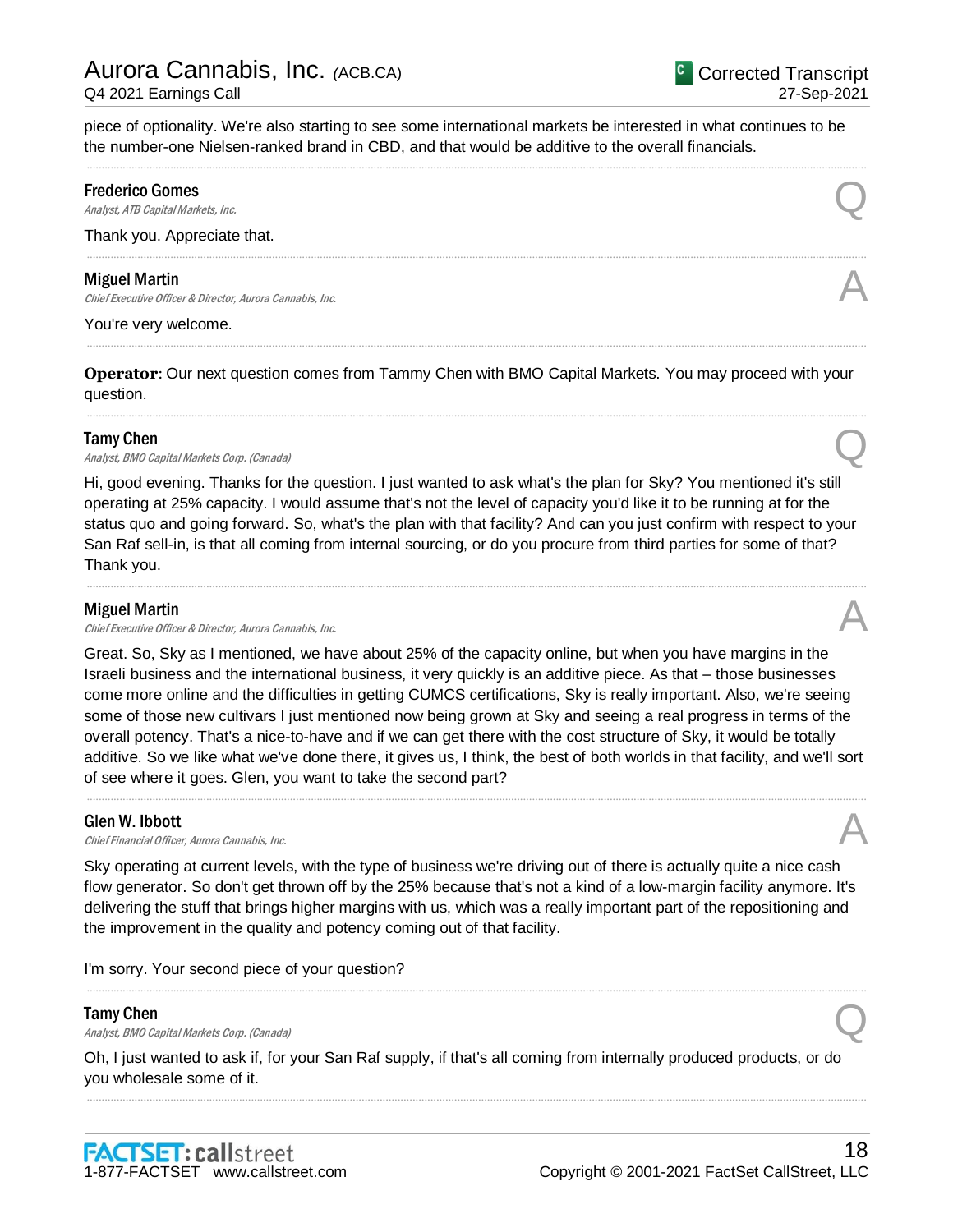#### Glen W. Ibbott

**Glen W. Ibbott**  $\bigcap_{\text{Chief Financial Officer}, \text{ Aurora Camabis, Inc.}}$ 

Yeah. Acquired – we've acquired a couple of small batches from some craft growers that are launched under us Growers Stash brand. But San Raf itself, the three cultivars, that's all being driven out of our new genetics, out of our Coast facility, the genetics coming out of Coast.

.....................................................................................................................................................................................................................................................................

.....................................................................................................................................................................................................................................................................

.....................................................................................................................................................................................................................................................................

.....................................................................................................................................................................................................................................................................

#### Tamy Chen

**Tamy Chen**<br>Analyst, BMO Capital Markets Corp. (Canada)  $\mathbb{Q}$ 

Thank you.

#### Glen W. Ibbott

**Glen W. Ibbott**  $\bigcap_{\text{Chief Financial Officer}, \text{ Aurora Camabis, Inc.}}$ 

Yeah.

**Operator**: Our next question comes from Doug Miehm with RBC Capital Markets. You may proceed with your question.

#### Douglas Miehm

**Douglas Miehm**<br>Analyst, RBC Dominion Securities, Inc.  $\bigotimes$ 

Yeah. Good afternoon. A question just has to do with the craft growers and what you see in the Canadian marketplace? We know that earlier in the year they did quite well. They were taking market share from a lot of your LPs. And I'm just wondering if you're seeing that as being sustained, or do you see yourselves and maybe some of the other larger competitors taking that share back from the craft growers.

.....................................................................................................................................................................................................................................................................

#### Miguel Martin

Chief Executive Officer & Director, Aurora Cannabis, Inc.

Yeah, Doug. It's a great question. Listen, I think there's always going to be a place in the super premium segment, albeit not a lot of volume for a very craft regional grower, similar to what you might see in [ph] microbrewer (51:00) or see in the spirits business. I would say that the large LPs and Aurora really leading the way have upped their game in terms of delivering what the consumer wants. I think you're going to start to see like we saw with the San Raf that the advantages of a large LP, whether that's listings, whether that's retail execution, whether that's innovation, whether that's science are going to come to bear.

It's not − I keep going back to this. It's just not going to be the one category where the large LPs, the top seven only represent 35%, 40% of the business. Might take a little bit longer than we all like, but there are inherent advantages that we all and I think particularly Aurora has, that will allow us to grow profitable market share. Now like I said, if someone wants to chase a bunch of discount flower and get 300, 400 or 500 basis points and lose money particularly on a 28-gram, they can have it. But I think in that core, in that premium space, you're going to see companies like Aurora do very well, particularly as the consumers start to expect more and get more from those large LPs.

.....................................................................................................................................................................................................................................................................

.....................................................................................................................................................................................................................................................................

#### Douglas Miehm

**Douglas Miehm**<br>Analyst, RBC Dominion Securities, Inc.  $\mathbb{Q}$ 

Okay. Thank you.



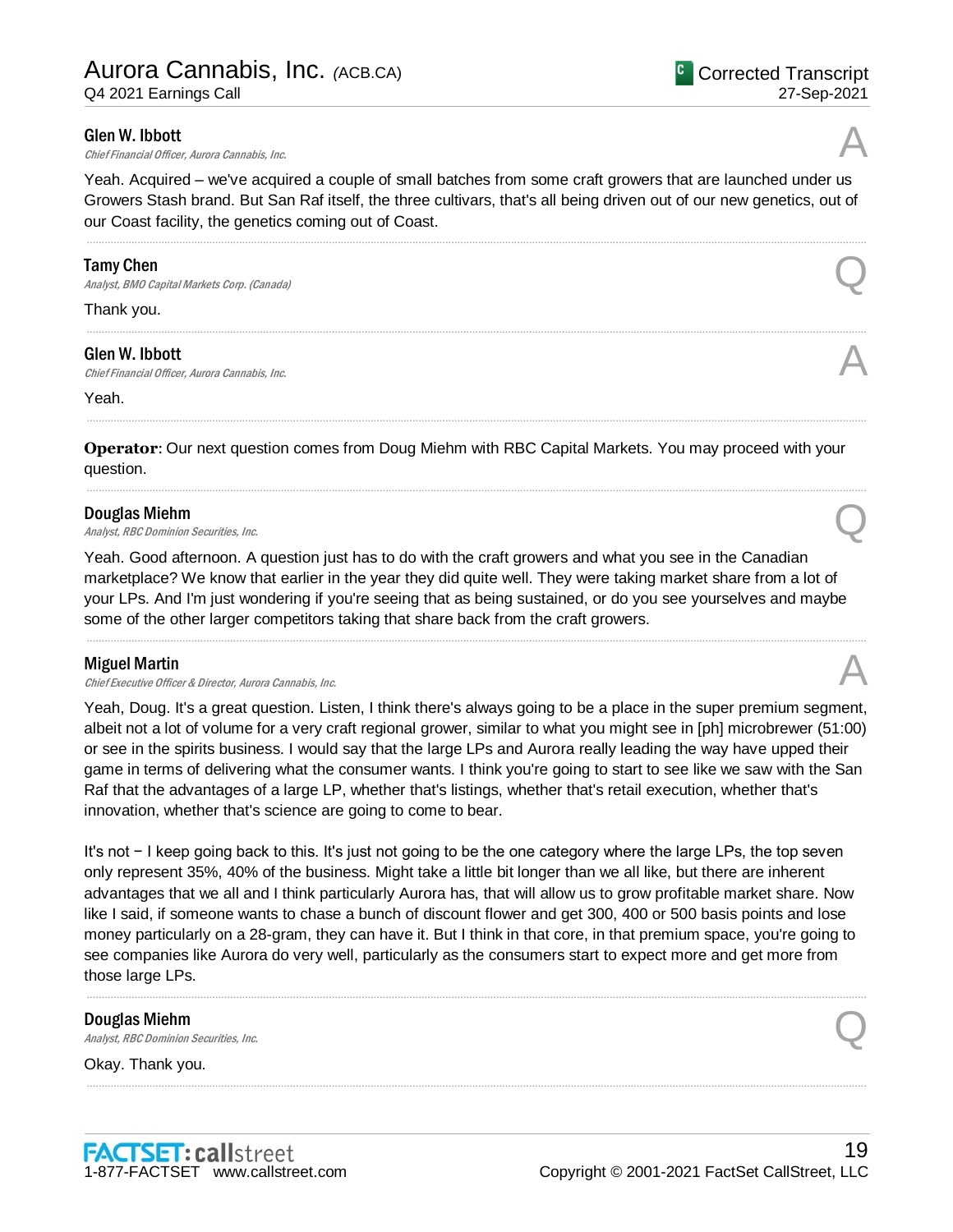#### Miguel Martin

Chief Executive Officer & Director, Aurora Cannabis, Inc.

#### Very welcome.

..................................................................................................................................................................................................................................................................... **Operator**: Our next question comes from Adam Buckham with Scotiabank. You may proceed with your question. .....................................................................................................................................................................................................................................................................

## Adam Buckham **Adam Buckham**<br>
Analyst, Scotiabank **Q**

Hey, guys. Thanks for taking my question. So, I wanted to touchback on Israel. I guess I have two parts. The first one is, thinking about the two large sales that you've made first in July and then I guess the upcoming one, can you maybe talk to how much of this is the relieving of the bottleneck that's occurred there? And then secondly, are you able to comment on how many Canadian LPs are supplying Israel currently?

.....................................................................................................................................................................................................................................................................

#### Miguel Martin

**Miguel Martin**<br>Chief Executive Officer & Director, Aurora Cannabis, Inc. **Annulla Constant Constant Constant Constant Constant** 

Yeah. I don't – I mean, I don't think it's a bottleneck. I was out there in July. The reality is, you've got local Israeli companies that are high quality that are growing cannabis. As I mentioned, the IMCA, which I have a tremendous amount of respect for and I had the pleasure of spending a lot of time with, expects that Israel is going to have some of the most stringent regulatory requirements of any market in the world and be a leader in regulatory compliance. That's really hard.

So, a lot of people would love to access Israel in the margins. I think in order to do that first and foremost, you have to have excellence in regulatory compliance. Secondly, you have to have a really strong partner that can execute on the ground and we're really pleased with our partnership with Cantek. And third, I think you have to make a commitment as a company, long term, and we're – couldn't be happier with all those things coming together.

I would – I don't know all the different LPs that would try to get into Israel. I can imagine, with that margin structure, everybody would love to be able to get into Israel, but, CUMCS, all the pesticide testing, everything that I've mentioned is not easy. And so it's been a handful of companies that have been able to navigate it. I might argue we've done it better than most, but we'll stay on it and we're thrilled about it.

.....................................................................................................................................................................................................................................................................

Adam Buckham Adam Buckham<br>
Analyst, Scotiabank  $\bigotimes$ 

Okay. Thanks.

**Operator**: At this time, we have reached the end of the question-and-answer session. And I will now turn the call over to Ananth for any closing comments. .....................................................................................................................................................................................................................................................................

.....................................................................................................................................................................................................................................................................

## Ananth Krishnan

Vice President-Corporate Development & Investor Relations, Aurora Cannabis, Inc.

Thanks very much, John, and thanks very much for everyone for joining the call. We look forward to coming back in November and reporting our Q1 fiscal 2022 financial results. Everyone else, please stay safe, and hope to speak to you soon. Thanks so much.

.....................................................................................................................................................................................................................................................................